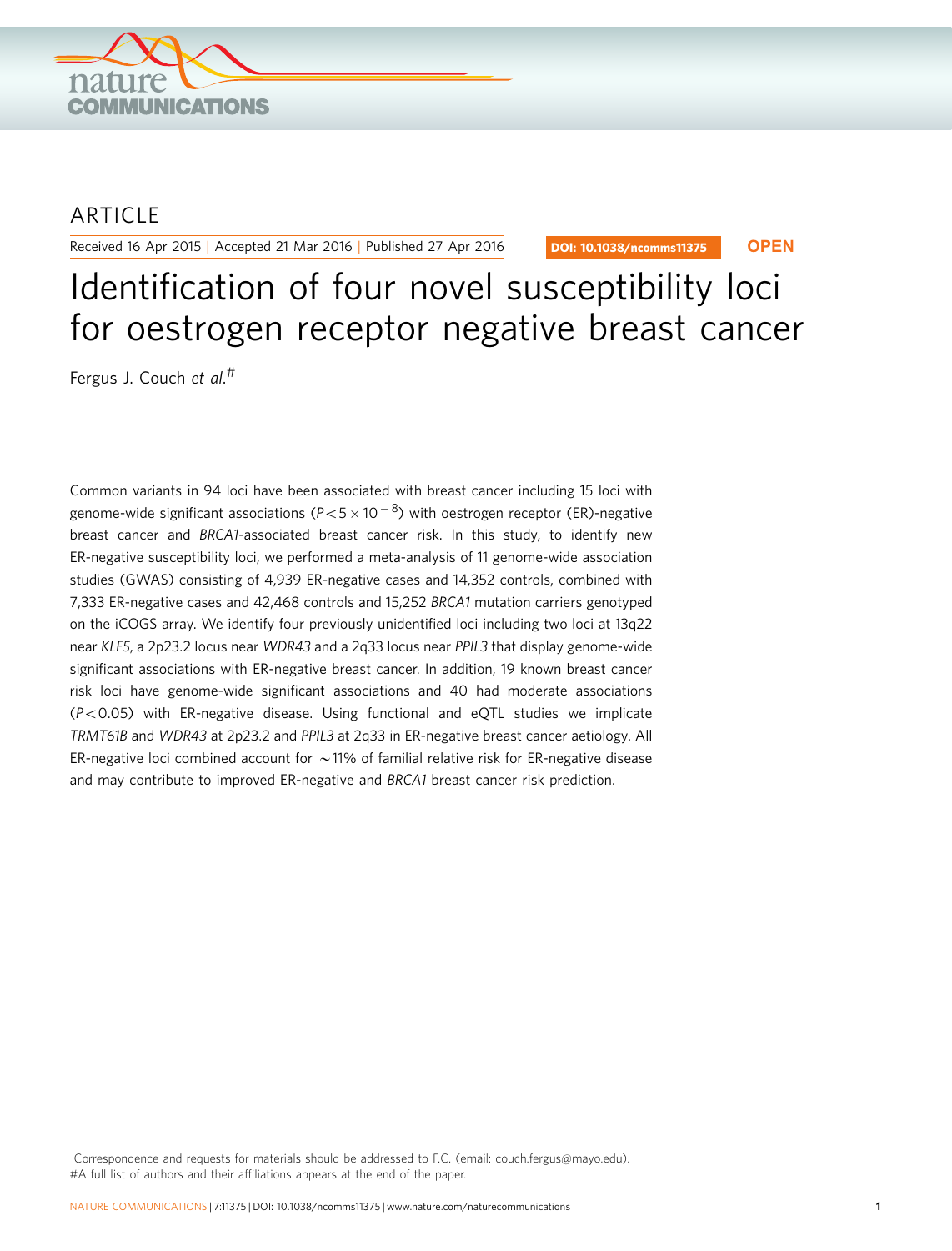Breast cancer is a heterogeneous disease that can be separated into clinical subtypes based on tumour histological markers, such as the oestrogen receptor (ER). ER-negative disease accounts for 20–30% of all breast cancers, is more common in women diagnosed at young age and in women of African ancestry<sup>[1](#page-7-0)</sup>, and is associated with worse shortterm outcome than ER-positive disease. ER-negative and ERpositive breast cancer also exhibit different patterns of genetic susceptibility<sup>[2](#page-7-0)</sup>. Currently, 94 loci containing common breast cancer risk-associated variants have been associated with breast cancer through genome-wide association studies (GWAS), and large replication studies<sup>[3–18](#page-7-0)</sup>. However, only 14 loci have shown genome-wide significant associations  $(P<5\times 10^{-8})$  with ER-negative disease<sup>3,17–20</sup>. While this partly reflects the smaller sample size for ER-negative disease, the majority of the known breast cancer loci show differences in relative risk by subtype. In particular, 6 of the 14 loci associated with ER-negative disease at genome-wide significance show no evidence of association with ER-positive disease[20.](#page-7-0) The alleles associated with ER-negative breast cancer<sup>[3,17](#page-7-0)</sup> at these loci have also been associated with breast cancer risk in  $BRCA1$  mutation carriers<sup>[21,22](#page-7-0)</sup>, consistent with the finding that the majority of breast tumours arising in BRCA1 mutation carriers show low/absent expression of  $ER^{25-25}$ . These observations suggest that a meta-analysis of results from ER-negative breast cancer and BRCA1 breast cancer association studies could identify additional ER-negative susceptibility loci that were not found previously because of limited sample size.

In this study, we carried out a meta-analysis of breast cancer GWAS studies and found four new loci associated with developing ER-negative breast cancer.

## Results

Associations with ER-negative breast cancer. Genotype data for this meta-analysis were obtained from three sources: (1) 11 breast cancer GWAS included 5,139 ER-negative breast cancer cases and 14,352 controls (Supplementary Table 1); (2) The Breast Cancer Association Consortium (BCAC) included 7,333 ER-negative breast cancer cases and 42,468 study-matched controls genotyped



Figure 1 | Manhattan plot of ER-negative breast cancer meta-analysis. The Manhattan plot displays the strength of genetic association ( $-\log_{10} P$ ) versus chromosomal position (Mb), where each dot presents a genotyped or imputed (black circle) SNP. The black horizontal line represents the threshold for genome-wide significance ( $P\!=\!5\!\times\!10^{\,-\,8}$ ).

on the iCOGS (Collaborative Oncological Gene-environment Study) custom array<sup>3</sup>; (3) The Consortium of Investigators of Modifiers of BRCA1/2 (CIMBA)<sup>[26](#page-7-0)</sup> included 15,252 BRCA1 mutation carriers (7,797 with breast cancer and 7,455 unaffected) genotyped on the iCOGS array (Supplementary Tables 2–4). Imputation was performed using the 1000 Genomes project as a reference<sup>20,27</sup>, and a meta-analysis was performed based on 10,909,381 common single-nucleotide polymorphisms (SNPs) that passed quality control (Supplementary Table 1).

We first considered SNPs in 94 regions in which genome-wide significant associations for breast cancer had been identified  $(Methods)^{20}$ . In 55 of these, the SNP most significantly associated with overall breast cancer risk was significantly associated  $(P<0.05)$  with ER-negative breast cancer in the meta-analysis. Four more were associated with ER-negative breast cancer in the general population ( $P < 0.05$ ) but not in the meta-analysis, and 15 displayed genome-wide significant  $(P<5\times 10^{-8})$  associations with ER-negative breast cancer (Supplementary Table 5). In addition, new SNPs in three loci (rs10864459 from 1p36.2 PEX14, rs11903787 from INHBB and rs4980383 from 11p15.5 LSP1) were found to have genome-wide significant associations with ER-negative disease [\(Table 1](#page-4-0), Fig. 1, Supplementary Table 5). Likewise, SNPs in the TCF7L2 locus previously associated with BRCA1 breast cancer<sup>[22](#page-7-0)</sup> and ER-positive breast cancer<sup>[3,20](#page-7-0)</sup> showed genome-wide significant associations with ER-negative breast cancer ([Table 1\)](#page-4-0). Interestingly multiple independent signals in several loci were associated with ER-negative breast cancer. In particular, three independent regions in the TERT locus<sup>28</sup>, two regions in PTHLH, and two regions in ESR1 displayed genomewide significant associations with ER-negative breast cancer ([Table 1\)](#page-4-0). Furthermore, while previous studies established genome-wide significant associations with ER-negative disease for rs11075995 in one 16q12.2 FTO  $locus^{17}$ , rs17817449  $(r^2 = 0.035)$  from a second FTO locus located 40 kb proximal to the rs11075995 tagged locus<sup>[17](#page-7-0)</sup> also displayed near-genome-wide significance ( $P = 5.26 \times 10^{-8}$ ) with ER-negative breast cancer in the meta-analysis [\(Table 1\)](#page-4-0). In addition to the breast cancer loci established in studies of European women, three additional breast cancer risk loci were recently identified in GWAS of Asian women. To generalize the results to other populations, associations between the three SNPs and breast cancer in the European, African American and Asian populations in the iCOGS study were evaluated. SNP rs2290203 showed only weak evidence of association ( $P = 0.02$ ), and rs4951011 and rs10474352 SNPs showed no evidence of association with ER-negative breast cancer in the white European meta-analysis (Supplementary Table 6).

Among the 94 known risk loci from white European and three from Asian populations, only 24 contained SNPs with some evidence of association ( $P < 0.05$ ) with breast cancer risk among BRCA1 mutation carriers alone. These included 21 loci based on known index SNPs (Supplementary Table 5) along with new SNPs from the meta-analysis in the PEX14 (rs10864459), INHBB (rs11903787) and PTHLH (rs7297051) loci ([Table 1\)](#page-4-0). Only the ESR1 (rs2046210), TERT (rs2242652) and two 19p13.1 (rs8170; rs56069439) loci had genome-wide significant associations with breast cancer risk for BRCA1 mutation carriers alone [\(Table 1,](#page-4-0) Supplementary Table 5). However, 15 of the 19 risk loci that reached genome-wide significance for ER-negative disease in the meta-analysis showed some evidence of association  $(P<0.05)$ with breast cancer risk for BRCA1 mutation carriers using a retrospective likelihood analysis<sup>[12](#page-7-0)</sup>. These SNPs had hazard ratio (HR) estimates in BRCA1 carriers that were similar to the odds ratio (OR) estimates for ER-negative breast cancer ([Table 1\)](#page-4-0). In contrast, four SNPs in the LGR6, 2p24.1, ZNF365 and FTO loci had HR estimates ranging from 0.97 to 1.01 and were not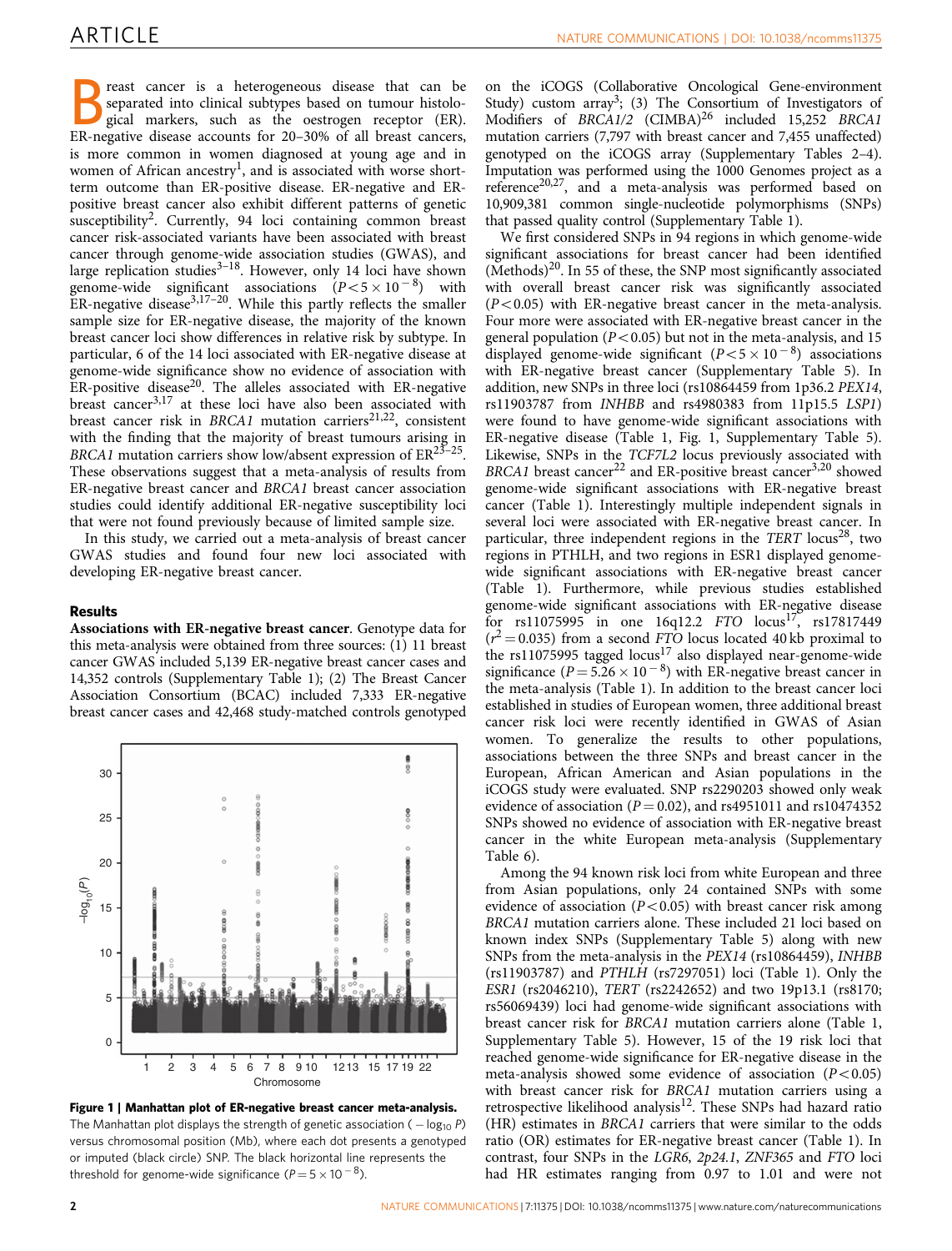<span id="page-2-0"></span>

Figure 2 | Novel ER-negative breast cancer loci. The chromosomal position and strength of genetic association  $(-\log_{10} P)$  is shown for all SNPs  $(P<1\times10^{-6})$  in BCAC/iCOGS data in the four novel risk loci. (a). 2p23 locus. The most significant SNP (rs67073037) is shown as a diamond. (b). 13q22 loci. The most significant SNP (rs6562760) is shown as a diamond. The second locus is shown in black. (c). 2q33 locus. The most significant SNPs (rs188686860; rs115635831) are shown as diamonds.

significantly associated  $(P>0.05)$  with breast cancer risk for BRCA1 mutation carriers. No significant interactions between the known risk SNPs were observed when pairwise interactions were evaluated separately in the general population (BCAC-iCOGS) or in BRCA1 carriers after adjusting for multiple testing.

Genome-wide associations with ER-negative breast cancer. Novel genome-wide significant associations  $(P<5\times 10^{-8})$  were detected with imputed and genotyped SNPs on chromosomes 2p23.2 and 13q22 [\(Table 2,](#page-5-0) Fig. 2, Supplementary Fig. 1). At 2p23.2, 79 SNPs exhibited genome-wide significant associations with ERnegative breast cancer (Fig. 2, Supplementary Fig. 2, Supplementary Table 7). The most significant genotyped and imputed SNPs at these two loci were rs4577244  $(P = 1.0 \times 10^{-8})$  and rs67073037  $(P = 4.76 \times 10^{-9})$ , respectively [\(Table 2\)](#page-5-0). To investigate the presence of independent signals at the 2p23.2 locus, conditional analyses were conducted adjusting for the lead SNP. However, no significant ( $P < 0.05$ ) associations were observed at 2p23.2 after adjusting for rs67073037. In the 13q22 locus, rs6562760 was the most strongly associated ( $P = 5.0 \times 10^{-10}$ ) SNP among 12 genome-wide significant SNPs ([Table 2](#page-5-0), Supplementary Table 8, Fig. 2, Supplementary Fig. 1). Conditional analysis adjusting for rs6562760 yielded several SNPs with residual associations for

ER-negative breast cancer, with rs17181761 ( $r^2$  = 0.51) as the most significantly associated ( $P = 6.0 \times 10^{-6}$ ) (Supplementary Table 9). No associations at  $P < 10^{-4}$  remained after conditioning on both rs6562760 and rs17181761. Thus, 13q22 appears to contain two independent ER-negative risk loci.

When considering only the data from the general population using the BCAC-iCOGS studies, no association between rs67073037 at 2p23.2 and ER-positive breast cancer was observed (Supplementary Table 10). Consistent with this observation, a significant difference ( $P_{diff} = 4.45 \times 10^{-6}$ ) in the per-allele ORs for ER-positive and ER-negative breast cancer was detected. In contrast, rs17181761 at 13q22 was weakly associated with ER-positive breast cancer (OR = 1.03;  $P = 0.030$ ), but more strongly associated with ER-negative breast cancer ( $OR = 1.08$ ;  $P_{\text{diff}} = 5.82 \times 10^{-3}$ ; Supplementary Table 10). Likewise, rs6562760 at 13q22 was more strongly associated with ERnegative than ER-positive breast cancer (ER-positive  $OR = 0.98$ versus ER-negative OR = 0.92;  $P_{diff} = 0.028$ ) (Supplementary Table 10). Among ER-negative cases, no significant differences in the ORs for triple negative (ER-negative, progesterone receptor negative, HER2 negative) and non-triple-negative cases was observed (rs67073037,  $P_{\text{diff}} = 0.26$ ; rs6562760,  $P_{\text{diff}} = 0.36$ ; rs17181761,  $P_{\text{diff}} = 0.69$ ). Q-tests were used to assess heterogeneity. These results suggest that the three risk loci are largely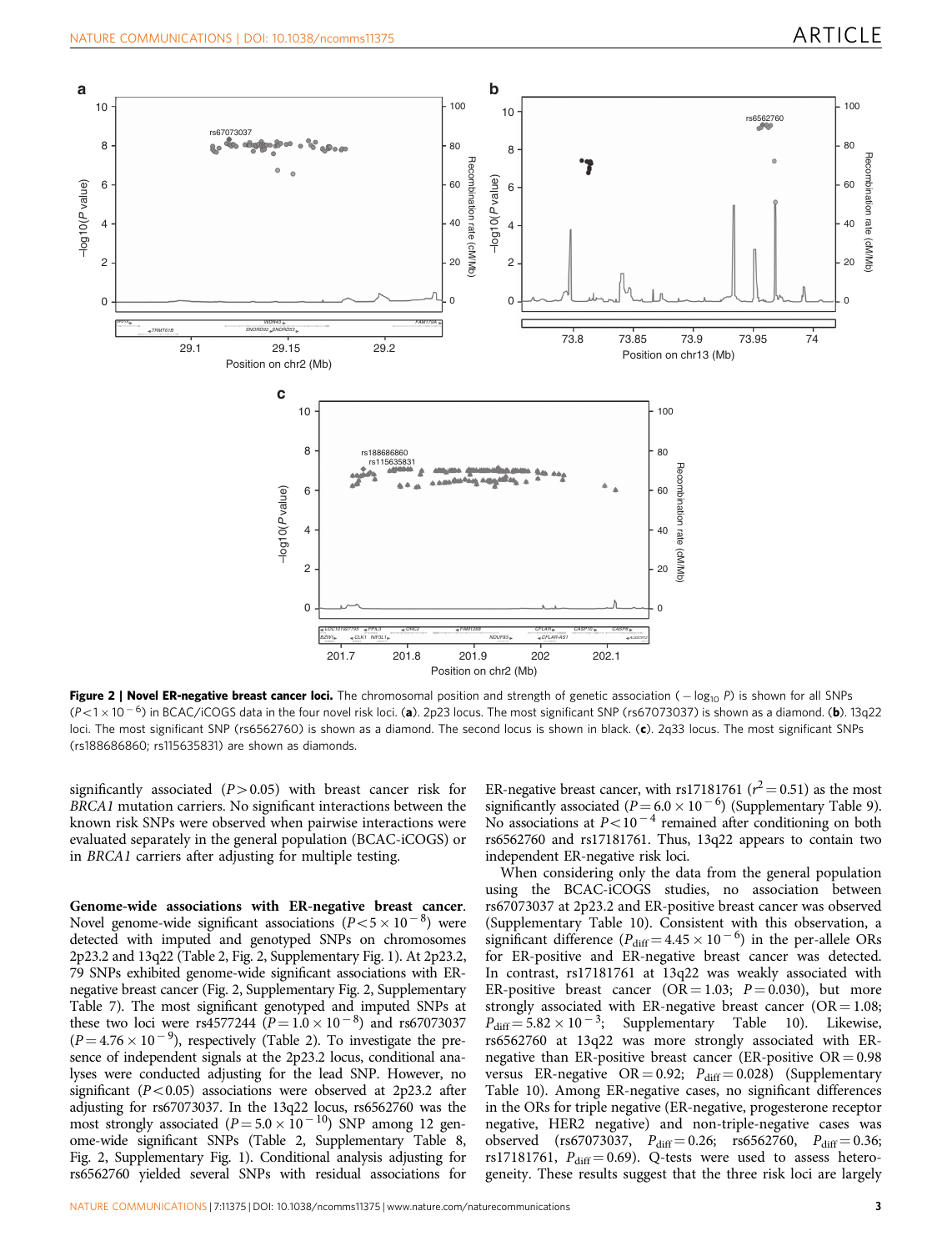<span id="page-3-0"></span>

Figure 3 | The chromatin landscape of locus 2p23.2. (a) The SNP rs4407214 is included in a genomic tile overlapping chromatin features indicative of promoters and enhancers, shaded red. (b,c). Luciferase assays showing activity in the tile containing SNP rs4407214 (highlighted in pink in a.) in MCF10A and CAL51, red box plots indicate significantly different from the control tile  $(P< 0.0001)$ . Brown box plot indicates significant difference from the reference allele ( $P = 0.0059$ ). (d) Electrophoretic mobility shift assay (EMSA) showing the formation of allele-specific complexes for rs4407214. M, major allele; m, minor allele. Lines 1, 2, 7, 8—no nuclear extract. Lines 3, 4, 5, 6—10 µg of MCF10A nuclear extract. Lines 9, 10, 11, 12—10 µg of CAL51 nuclear extract. Shift detected by comparison to bands (arrows #1 and #2).

specific to ER-negative but not triple-negative breast cancer, in contrast to loci in the MDM4, LGR6, 19p13.1 and TERT regions<sup>3,17</sup>. To also investigate the impact of bilateral disease on the associations with ER-negative breast cancer in the general population, analyses were performed separately for BBCS alone, which oversampled for bilateral cases, and after exclusion of BBCS. The risk estimates for each SNP (both in iCOGS and in the meta-analysis), after excluding BBCS, did not differ from the main results (Supplementary Table 11), and do not appear to be substantially influenced by bilateral cases.

Using the retrospective likelihood approach, index SNPs in the three 2p23.2 and 13q22 loci were all associated with BRCA1 breast cancer (rs67073037,  $P = 4.58 \times 10^{-4}$ ; rs6562760,  $P = 2.85 \times 10^{-6}$ ; rs17181761,  $P = 9.29 \times 10^{-3}$ ; [Table 2\)](#page-5-0). There were no significant differences in the associations with ER-positive and ER-negative disease among BRCA1 carriers (Supplementary Table 12). A competing risks analysis in BRCA1 mutation carriers that accounted for simultaneous associations with breast and ovarian cancer risks found similar HR estimates for breast cancer and no evidence of association with ovarian cancer risk (Supplementary Table 13). None of the SNPs were associated with overall breast cancer risk for BRCA2 mutation carriers (Supplementary Table 10). There was also no significant evidence of heterogeneity  $(P<0.05)$  between the effect estimates for BRCA1 mutation carriers and ER-negative breast cancer in the general population (BCAC-iCOGS; Intraclass Correlation)<sup>27</sup>. Finally, no significant interactions between the three index SNPs and any of the 94 previously known loci were observed in BRCA1 carriers or in the general population after adjusting for multiple testing (Supplementary Table 14).

Association with ER-negative breast cancer in the 2q33 locus. Analysis of genotyped and imputed SNPs around known risk loci also detected near-genome-wide significant associations with ER-negative breast cancer in a region on 2q33 containing several genes including PPIL3 and the known CASP8 risk locus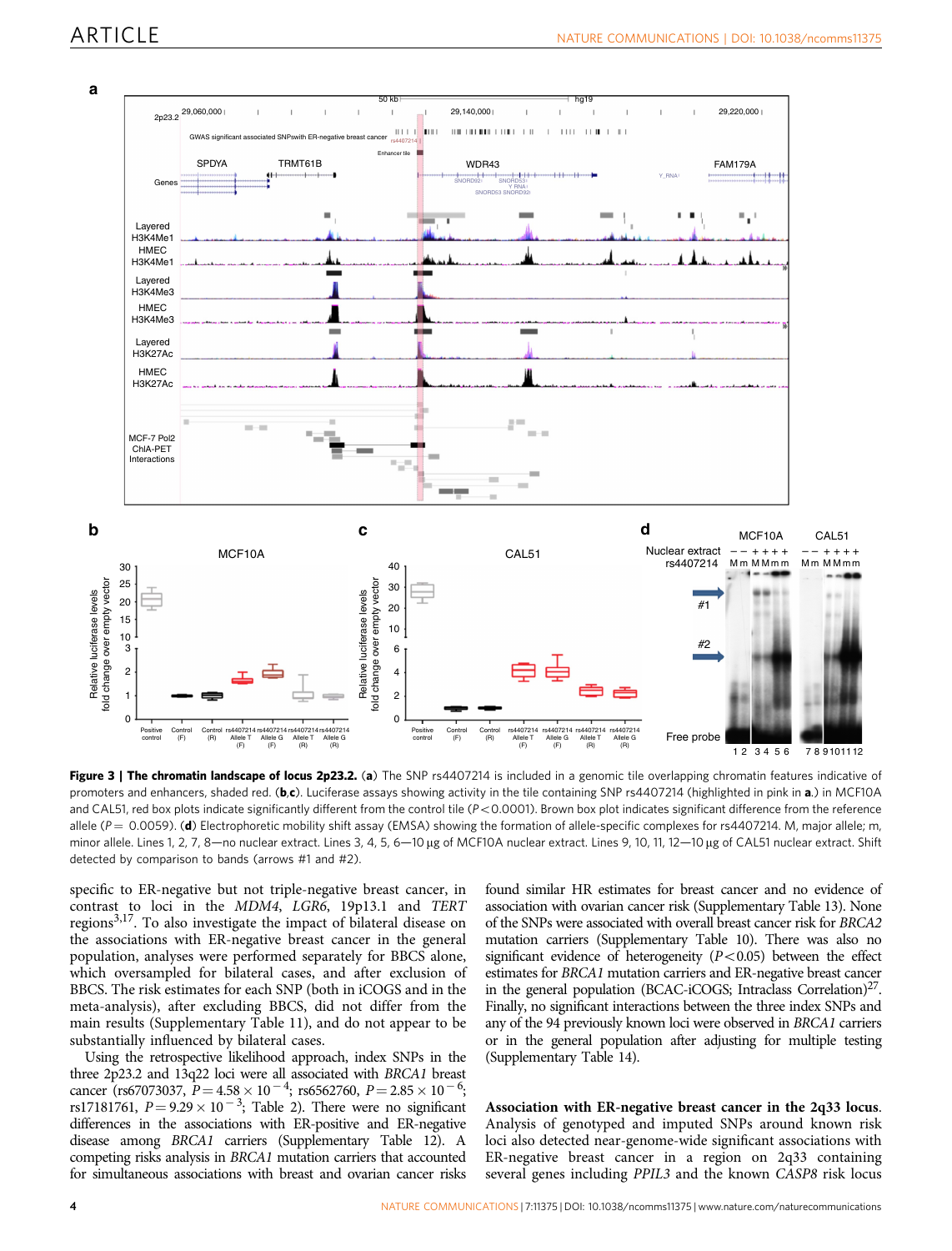<span id="page-4-0"></span>Table 1 | Common genetic variants from known breast cancer susceptibility loci displaying most significant genome-wide associations with ER-negative breast cancer risk.

| Location             | Position  | <b>Nearest</b><br>gene | <b>SNP</b>                                                                      | <b>Alleles</b> | <b>iCOGS/GWAS ER-negative</b> |                     |                        |      | <b>BRCA1</b> carriers | Meta-analysis          |                        |
|----------------------|-----------|------------------------|---------------------------------------------------------------------------------|----------------|-------------------------------|---------------------|------------------------|------|-----------------------|------------------------|------------------------|
|                      |           |                        |                                                                                 |                | EAF                           | OR (95% CI)         | P                      | EAF  | HR (95% CI)           | P                      | P*                     |
|                      |           |                        | Variants in known loci most significantly associated with overall breast cancer |                |                               |                     |                        |      |                       |                        |                        |
| $\dagger$ 1p36.2     | 10563609  | PEX14                  | rs10864459                                                                      | G/A            | 0.32                          | $0.90(0.87-0.93)$   | $2.13 \times 10^{-9}$  | 0.31 | $0.95(0.91-0.99)$     | 0.01                   | $4.60 \times 10^{-10}$ |
| <sup>†</sup> 1q32.1  | 202179042 | LGR6                   | rs17489300                                                                      | A/C            | 0.4                           | $0.90(0.87-0.93)$   | $9.37 \times 10^{-10}$ | 0.39 | $0.97(0.93 - 1.01)$   | 0.19                   | $1.98 \times 10^{-8}$  |
| 1 <sub>q</sub> 32.1  | 204518842 | MDM4                   | rs4245739                                                                       | A/C            | 0.26                          | $1.13(1.11-1.19)$   | $5.53 \times 10^{-15}$ | 0.28 | $1.09(1.05-1.14)$     | $6.83 \times 10^{-5}$  | $7.71 \times 10^{-18}$ |
| 2p24.1               | 19184284  | 2p24.1                 | rs12710696                                                                      | C/T            | 0.36                          | $1.10(1.06 - 1.13)$ | $1.70 \times 10^{-8}$  | 0.39 | $1.01(0.97 - 1.05)$   | 0.56                   | $1.90 \times 10^{-6}$  |
| <sup>†</sup> 2q14.2  | 121088182 | <b>INHBB</b>           | rs11903787                                                                      | G/A            | 0.25                          | $0.90(0.86 - 0.94)$ | $8.57 \times 10^{-7}$  | 0.26 | $0.91(0.87 - 0.96)$   | $2.0 \times 10^{-4}$   | $7.24 \times 10^{-10}$ |
| <sup>†</sup> 5p15.3  | 1280028   | TERT                   | rs2242652                                                                       | A/G            | 0.20                          | $1.18(1.13 - 1.23)$ | $2.73 \times 10^{-14}$ | 0.22 | 1.22 (1.16-1.28)      | $2.53 \times 10^{-15}$ | $7.58 \times 10^{-28}$ |
| 5p15.3               | 1282319   | TERT                   | rs7726159                                                                       | A/C            | 0.34                          | 1.09 (1.05-1.13)    | $2.19 \times 10^{-6}$  | 0.35 | $1.07(1.02 - 1.11)$   | $1.79 \times 10^{-3}$  | $3.31 \times 10^{-8}$  |
| 5p15.3               | 1297488   | TERT                   | rs2736108                                                                       | T/C            | 0.29                          | $0.89(0.86 - 0.93)$ | $1.41 \times 10^{-8}$  | 0.29 | $0.89(0.86 - 0.93)$   | $4.05 \times 10^{-7}$  | $3.05 \times 10^{-14}$ |
| 6q25.1               | 151918856 | ESR1                   | rs12662670                                                                      | T/G            | 0.08                          | 1.20 (1.18-1.32)    | $8.90 \times 10^{-15}$ | 0.09 | $1.19(1.11 - 1.27)$   | $9.67 \times 10^{-7}$  | $1.32 \times 10^{-19}$ |
| <sup>†</sup> 6q25.1  | 151946152 | ESR1                   | rs11155804                                                                      | A/T            | 0.34                          | $1.16(1.12 - 1.19)$ | $8.18 \times 10^{-18}$ | 0.36 | $1.15(1.11 - 1.20)$   | 0.02                   | $3.75 \times 10^{-28}$ |
| 10q21.2              | 64278682  | ZNF365                 | rs10995190                                                                      | G/A            | 0.16                          | $0.89(0.85 - 0.93)$ | $3.75 \times 10^{-8}$  | 0.16 | $0.99(0.94 - 1.04)$   | 0.66                   | $8.23 \times 10^{-6}$  |
| <sup>†</sup> 10q25.2 | 114782803 | TCF7L2                 | rs6585202                                                                       | T/C            | 0.46                          | 1.06 (1.04-1.10)    | $3.35 \times 10^{-5}$  | 0.47 | $1.10(1.05-1.14)$     | $6.08 \times 10^{-6}$  | $1.32 \times 10^{-9}$  |
| <sup>†</sup> 11p15.5 | 1902097   | LSP1                   | rs4980383                                                                       | C/T            | 0.44                          | 1.08 (1.05-1.12)    | $3.02 \times 10^{-6}$  | 0.45 | $1.07(1.03-1.11)$     | $7.73 \times 10^{-4}$  | $9.41 \times 10^{-9}$  |
| <sup>†</sup> 12p11.2 | 28174817  | PTHLH                  | rs7297051                                                                       | C/T            | 0.24                          | $0.86(0.83 - 0.89)$ | $1.48 \times 10^{-14}$ | 0.23 | $0.89(0.85 - 0.93)$   | $2.89 \times 10^{-7}$  | $3.12 \times 10^{-20}$ |
| 12p11.2              | 28155080  | PTHLH                  | rs10771399                                                                      | A/G            | 0.12                          | $0.79(0.78-0.87)$   | $3.82 \times 10^{-13}$ | 0.10 | $0.86(0.80 - 0.91)$   | $2.55 \times 10^{-6}$  | $7.18 \times 10^{-18}$ |
| †16q12.1             | 52599188  | $TO \times 3$          | rs4784227                                                                       | C/T            | 0.24                          | $1.15(1.11-1.19)$   | $1.11 \times 10^{-14}$ | 0.26 | $1.07(1.02-1.12)$     | $4.97 \times 10^{-3}$  | $6.44 \times 10^{-15}$ |
| 16q12.2              | 53813367  | <b>FTO</b>             | rs17817449                                                                      | T/G            | 0.41                          | $0.91(0.89 - 0.95)$ | $2.83 \times 10^{-7}$  | 0.41 | $0.95(0.92 - 0.99)$   | 0.02                   | $5.26 \times 10^{-8}$  |
| 16q12.2              | 53855291  | <b>FTO</b>             | rs11075995                                                                      | T/A            | 0.24                          | $1.11(1.07-1.15)$   | $3.30 \times 10^{-8}$  | 0.24 | $1.01(0.97 - 1.06)$   | 0.61                   | $1.56 \times 10^{-6}$  |
| 19p13.1              | 17389704  | MERIT40                | rs8170                                                                          | G/A            | 0.19                          | $1.15(1.11 - 1.20)$ | $1.35 \times 10^{-12}$ | 0.19 | $1.17(1.11 - 1.23)$   | $7.29 \times 10^{-10}$ | $6.64 \times 10^{-21}$ |
| <sup>†</sup> 19p13.1 | 17393925  | ADHB8                  | rs56069439                                                                      | C/A            | 0.30                          | 1.16 (1.13-1.20)    | $8.25 \times 10^{-19}$ | 0.30 | 1.19 (1.14-1.24)      | $1.42 \times 10^{-15}$ | $1.49 \times 10^{-32}$ |

CI, confidence interval; EAF, effect allele frequency; ER, oestrogen receptor; GWAS, genome-wide association studies; HR, hazard ratio; OR, odds ratio; SNP, single-nucleotide polymorphism. \*P values from iCOGS/BCAC and meta-analysis for ER-negative breast cancer were estimated by z-test. P values for BRCA1 carriers were estimated by a kinship-adjusted retrospective likelihood approach.

†SNPs with more significant associations with ER-negative disease than known index SNPs from these loci.

([Table 2](#page-5-0)). rs115635831  $(P = 1.26 \times 10^{-7})$  and rs188686860  $(P = 8.34 \times 10^{-8}; r^2 = 1.0)$ , were the genotyped and imputed SNPs, respectively, most significantly associated with ER-negative breast cancer in this region. These SNPs, along with the most proximal rs74943274 SNP  $(r^2 = 0.97$  with rs115635831), are located in CLK1 (Cdc-like kinase-1) and PPIL3 (Peptidylproplyl isomerase-Like 3) and are 350 kb upstream of CASP8 [\(Table 2,](#page-5-0) [Fig. 2\)](#page-2-0). All 157 SNPs with highly significant associations  $(P<1 \times 10^{-6})$  in this region, were in high linkage disequilibrium with rs188686860 and rs115635831 ( $r^2 > 0.90$ ), and were located proximal (Hg19: 201,717,014-201,995,860) to the CASP8 gene (Supplementary Table 15). Fine mapping of the CASP8 locus has recently identified four independent signals associated with overall breast cancer risk<sup>[29](#page-8-0)</sup>. The index SNPs for these independent signals range across a 350-kb region from 202,036,478 to 202,379,828. To determine whether these CASP8-associated signals accounted for the ER-negative associations in the meta-analysis, conditional analyses were conducted using the BCAC-iCOGS data. After accounting for the four CASP8 signals, rs74943274 retained evidence of an association with overall breast cancer  $(P = 1.44 \times 10^{-3})$  and a strong association with ER-negative breast cancer  $(P = 1.34 \times 10^{-5}$ ; Supplementary Table 16; Supplementary Fig. 2), suggesting that rs74943274 and rs115635831 represents a novel locus associated with ER-negative breast cancer.

Further consideration of the BCAC-iCOGS data found no association for rs115635831 at 2q33 with ER-positive breast cancer  $(P = 0.23)$  but identified a significant difference  $(P_{\text{diff}} = 2.9 \times 10^{-4})$ in the per-allele ORs for ER-positive and ER-negative breast cancer (Q-test, Supplementary Table 10). No influence of bilateral disease was observed in sensitivity analyses (Supplementary Table 11). However, the index SNPs in the 2q33 locus were significantly associated with BRCA1 breast cancer (rs115635831,  $P = 0.018$ ; rs188686860,  $P = 0.012$ ; [Table 2\)](#page-5-0). While there were no significant differences in the associations with ER-positive and ER-negative disease among *BRCA1* carriers ( $P$ Het = 0.12), the associations were stronger for ER-negative (rs115635831 HR = 1.32,  $P = 3 \times 10^{-3}$ ) than ER-positive breast cancer (rs115635831 overall  $HR = 1.21$ ,  $P = 0.018$ ) using the retrospective likelihood model (Supplementary Table 12). In addition, the associations for BRCA1 mutation carriers were of similar magnitude as the OR estimates for ER-negative breast cancer in BCAC-iCOGS $^{27}$  (Supplementary Table 15). There was also no evidence of intraclass heterogeneity  $(P<0.05)$  between the effect estimates for BRCA1 mutation carriers and ER-negative breast cancer in the general population  $(BCAC-iCOGS)^{27}$ . A competing risks analysis for BRCA1 mutation carriers found little influence of ovarian cancer on risks of breast cancer (rs115635831  $HR = 1.23$ ,  $P = 0.016$ ), and no evidence of association with ovarian cancer risk using the retrospective likelihood model (Supplementary Table 13). No association with overall breast cancer risk among BRCA2 mutation carriers (Supplementary Table 10) was evident. Interestingly, rs114962751 at 2q33 and rs150750171 at 6p had the most significant interaction ( $\vec{P} = 3.9 \times 10^{-4}$ ) among all known breast cancer risk SNPs in the iCOGS data, although the interaction was non-significant after adjusting for multiple testing (Supplementary Table 14). Altogether these results suggest the presence of a novel locus associated with ER-negative breast cancer that is located in the CLK1/PPIL3 region proximal to CASP8.

Expression quantitative trait locus (eQTL) analysis. To identify the genes in the novel loci influenced by the observed associations with ER-negative breast cancer, expression quantitative trait locus (eQTL) analyses were performed using gene expression data from breast tumour tissue and normal breast tissue and 1000 Genomes Project imputed SNPs in 1 Mb regions around the novel loci. In the 2p23.2 locus, the strongest cis eQTL associations for 735 TCGA breast tumours (BC765) involved TRMT61B expression (Supplementary Table 17). Most of the genome-wide significant ER-negative breast cancer risk SNPs in the locus displayed associations with TRMT61B expression, including the imputed SNPs (rs67073037,  $P = 1.47 \times 10^{-5}$ ; Supplementary Fig. 3; rs6734079,  $P = 1.85 \times 10^{-5}$ ) and the genotyped SNP (rs4577254,  $P = 5.61 \times 10^{-5}$  most significantly associated with risk (Supplementary Table 18). Similarly, in a Norwegian normal breast cohort of 116 normal breast tissues (NB116), the strongest cis eQTLs associations involved TRMT61B expression and the risk SNPs in the locus yielded significant associations with TRMT61B expression (Supplementary Table 17). While the peak eQTL SNPs (rs6419696,  $\vec{P} = 1.21 \times 10^{-17}$ ) were not among the SNPs showing the greatest association with risk (rs6419696,  $P = 2.6 \times 10^{-3}$ ), conditional analyses showed that the rs6419696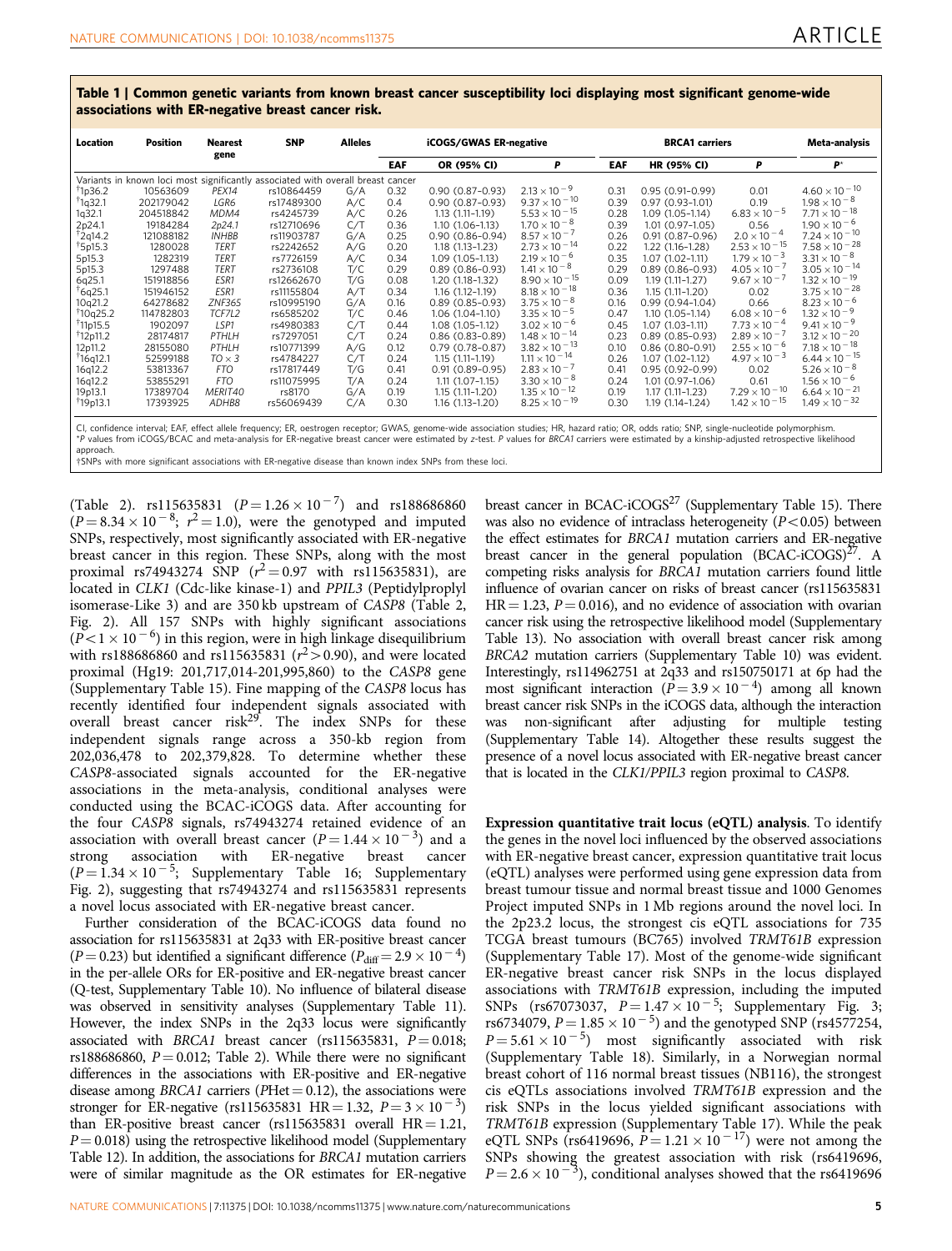| Location                     | Position                                         | <b>Nearest gene</b>                               | <b>SNP</b>                                              | r            | Allele                   | <b>iCOGS/GWAS ER-negative</b>    |                                                                              |                                                                                                  | <b>BRCA1</b> carriers        |                                                                                |                                                                         | Meta-analysis                                                                                    |
|------------------------------|--------------------------------------------------|---------------------------------------------------|---------------------------------------------------------|--------------|--------------------------|----------------------------------|------------------------------------------------------------------------------|--------------------------------------------------------------------------------------------------|------------------------------|--------------------------------------------------------------------------------|-------------------------------------------------------------------------|--------------------------------------------------------------------------------------------------|
|                              |                                                  |                                                   |                                                         |              |                          | EAF                              | OR (95% CI)                                                                  | $P^{\star}$                                                                                      | EAF                          | <b>HR (95% CI)</b>                                                             | $P^{\star}$                                                             | $P^*$                                                                                            |
| 2p23.2<br>2p23.2<br>2p23.2   | 29119585<br>29160421<br>29120733                 | WDR43<br>WDR43<br>WDR43                           | rs67073037<br>rs6734079<br>rs4577244                    | 0.98<br>0.99 | A/T<br>T/A<br>C/1        | 0.24<br>0.23<br>0.23             | 0.92 (0.88-0.95)<br>$0.92(0.88 - 0.95)$<br>$0.92(0.89 - 0.95)$               | $3.20 \times 10^{-6}$<br>$3.99 \times 10^{-6}$<br>$6.36 \times 10^{-6}$                          | 0.20<br>0.20<br>0.20         | $0.92(0.87-0.96)$<br>$0.92(0.87-0.96)$<br>$0.92(0.88-0.96)$                    | $4.58 \times 10^{-4}$<br>$4.55 \times 10^{-4}$<br>$5.48 \times 10^{-4}$ | $4.76 \times 10^{-9}$<br>$5.50 \times 10^{-9}$<br>$1.05 \times 10^{-8}$                          |
| 2q33<br>2q33<br>2q33<br>2q33 | 201717014<br>201733341<br>201743594<br>201935871 | CLK1<br>CLK1/PPIL3<br>PPIL3<br>FAM126B/<br>NDUFB3 | rs74943274<br>rs188686860<br>rs115635831<br>rs114962751 | 0.98<br>0.98 | G/A<br>C/T<br>G/A<br>T/A | 0.015<br>0.016<br>0.015<br>0.016 | 1.34 (1.18–1.52)<br>1.36 (1.20-1.53)<br>1.36 (1.20-1.54)<br>1.36 (1.20-1.53) | $5.89 \times 10^{-6}$<br>$1.16 \times 10^{-6}$<br>$1.07 \times 10^{-6}$<br>$1.17 \times 10^{-6}$ | 0.02<br>0.02<br>0.02<br>0.02 | $1.20(1.03-1.41)$<br>1.22 (1.04-1.42)<br>$1.21(1.03-1.41)$<br>1.22 (1.05-1.42) | 0.012<br>0.012<br>0.018<br>0.011                                        | $6.00 \times 10^{-7}$<br>$8.34 \times 10^{-8}$<br>$1.26 \times 10^{-7}$<br>$7.24 \times 10^{-8}$ |
| 13q22<br>13q22<br>13g22      | 73957681<br>73960952<br>73964519                 | KLF5/KLF12<br>KLF5/KLF12<br>KLF5/KLF12            | rs6562760<br>rs2181965<br>rs8002929                     | 0.99         | G/A<br>G/A<br>A/G        | 0.23<br>0.23<br>0.23             | $0.92(0.89 - 0.96)$<br>$0.92(0.89 - 0.96)$<br>$0.93(0.89 - 0.96)$            | $1.85 \times 10^{-5}$<br>$2.16 \times 10^{-5}$<br>$2.52 \times 10^{-5}$                          | 0.20<br>0.20<br>0.20         | 0.89 (0.85-0.94)<br>$0.89(0.85 - 0.94)$<br>$0.89(0.85 - 0.94)$                 | $2.85 \times 10^{-6}$<br>$2.39 \times 10^{-6}$<br>$1.71 \times 10^{-6}$ | $4.98 \times 10^{-10}$<br>$5.04 \times 10^{-10}$<br>$5.35 \times 10^{-10}$                       |
| 13g22<br>13g22<br>13q22      | 73806982<br>73811471<br>73813803                 | KLF5/KLF12<br>KLF5/KLF12<br>KLF5/KLF12            | rs12870942<br>rs17181761<br>rs9573140                   | 0.99<br>0.99 | T/C<br>A/C<br>A/G        | 0.32<br>0.32<br>0.32             | $1.09(1.05-1.13)$<br>$1.09(1.05-1.12)$<br>$1.09(1.05-1.12)$                  | $2.71 \times 10^{-7}$<br>$3.44 \times 10^{-7}$<br>$3.77 \times 10^{-7}$                          | 0.30<br>0.30<br>0.30         | 1.06 (1.01-1.10)<br>1.06 (1.01–1.10)<br>1.06 (1.01-1.10)                       | 0.01<br>$9.29 \times 10^{-3}$<br>0.01                                   | $3.75 \times 10^{-8}$<br>$4.23 \times 10^{-8}$<br>$5.38 \times 10^{-8}$                          |

<span id="page-5-0"></span>Table 2 | Novel associations of common genetic variants with ER-negative breast cancer risk.

polymorphism.<br>\*P values from iCOGS/BCAC and meta-analysis for ER-negative breast cancer were estimated by z-test. P values for BRCA1 carriers were estimated by a kinship-adjusted retrospective likelihood approach.

eQTL SNP accounted for much of the influence of the rs4577254 SNP on ER-negative breast cancer risk  $(P = 9.07 \times 10^{-4})$  and vice versa (Supplementary Table 18). Thus, modulation of TRMT61B expression may contribute in part to the risk of breast cancer in this region. In the 13q22.1 locus, the strongest eQTLs in the 735 TCGA breast tumours (BC765) involved PIBF1 (Supplementary Table 19). However, none of the SNPs strongly associated with breast cancer risk in either of the two independent 13q22 loci showed associations with gene expression (Supplementary Table 19, Supplementary Fig. 4). In contrast, significant associations with DIS3 expression were observed in the BC241 and NB116 cohorts for many of the genome-wide significant SNPs in the locus represented by rs17181761 (NB116 eQTL  $P = 2.34 \times 10^{-3}$ ) (Supplementary Table 19). While nonsignificant after accounting for multiple testing, these observations suggest that future studies should evaluate mechanistic interactions between 13q22.1 SNPs and DIS3 expression. Evaluation of eQTLs in the 2q33 locus for the BC765 cohort found that many of the 157 risk-associated SNPs (Table 2, Supplementary Table 15) had strong associations with PPIL3 expression (rs188686860,  $P = 1.77 \times 10^{-7}$ ; rs115635831,  $P = 6.08 \times 10^{-7}$ ; Supplementary Fig. 5) and little evidence of any associations with other genes in the region (Supplementary Table 20). This is one of the few known breast cancer risk loci where the most significant risk SNPs are strongly associated with local gene expression. PPIL3 is located at the proximal end of the locus, 270 kb upstream of CASP8, further suggesting that the 2q33 risk locus is independent of any influence on CASP8.

Functional characterization of the 2p23.2 locus. To identify candidate SNPs and genes in the 2p23.2 locus driving ER-negative breast cancer risk, ENCODE chromatin biofeatures were evaluated in primary human mammary epithelial cells (HMECs), MCF7 ER-positive cells and MB-MDA-231 ER-negative cells<sup>30</sup>. Sixteen of the 79 most significantly associated SNPs  $(P<3\times 10^{-7})$  in the region overlapped with three distinct regulatory regions (Supplementary Figs 6 and 7). The most significantly associated ER-negative SNP, rs67073037 (Table 2) was located in intron 1 of WDR43 near the transcription start site in a region containing acetylated H3K27 and trimethylated H3K4 chromatin marks in normal HMECs and MB-MDA-231 ER-negative breast tumour cells, and a DNase hypersensitivity cluster in ER-positive MCF7 cells (Supplementary Figs 6 and 7). The three risk-associated SNPs (rs4407214, rs66604446 and

rs66768547) with the most significant RegulomeDB scores (2b), were located in the same chromatin marks in this region in HMEC, MD-MBA-231 and MCF7 cells (<http://regulomedb.org>). In addition, the top genotyped SNP (rs4577244) was located in a monomethylated H3K4 mark adjacent to the core promoter region of WDR43 in HMECs (Supplementary Fig. 6). Separately rs11677283 and rs35617956 in introns 9 and 10 of WDR43 were located in acetylated H3K27 and H3K9 chromatin marks in a putative regulatory region in HMECs, but not in ER-negative MD-MBA-231 cells.

Combining the eQTL results with these predictions, we tested four genomic tiles spanning region 1 for enhancer activity in both orientations using a luciferase reporter assay in the CAL51 ERnegative breast cancer line and MCF10A normal mammary epithelial cells ([Fig. 3\)](#page-3-0). The tile containing rs4407214 displayed significant enhancer activity  $(P<0.0001)$  in at least one orientation when compared with the negative control in MCF10A and CAL51 ([Fig. 3](#page-3-0)). In addition, the tile carrying the diseaseassociated G allele showed significantly  $(P = 0.0059)$  higher activity than the T allele in MCF10A cells [\(Fig. 3](#page-3-0)). Similarly, the disease-associated G-allele showed significantly  $(P = 0.0059)$ higher activity than the T-allele in a luciferase-based promoter assay in MCF10A cells  $(P = 0.044)$  and CAL51  $(P = 0.0078;$ Supplementary Fig. 8). Consistent with these allele-specific changes in transcriptional activity different protein complexes in electrophoretic mobility shift assays were observed using CAL51 and MCF10A nuclear extracts [\(Fig. 3\)](#page-3-0). In addition, Pol2 ChIA-PET in MCF7 breast cancer cells revealed an interaction between Region 1 and the promoter of TRMT61B ([Fig. 3\)](#page-3-0), which had the strongest eQTL signal in the locus. These results are consistent with modification of Pol2 binding to this region by rs4407214 in lymphoblastoid cells<sup>31</sup> and suggest the presence of a transcriptional enhancer in the region. Separately, the ChIA-PET data further suggest that Region 2 in WDR43 may interact with the promoter of WDR43 ([Fig. 3\)](#page-3-0). Thus, WDR43 and TRMT61B may be regulated by interactions of enhancers in WDR43 with the core WDR43 and TRMT61B promoters and may jointly influence breast cancer risk in this region.

Functional characterization of the 13q22 locus. The SNPs most significantly associated with ER-negative breast cancer in the two 13q22 loci formed two small clusters in a 4-kb region around rs17181761 and a 10-kb region around rs8002929. Bioinformatics analysis and chromatin feature analysis identified weak DNaseI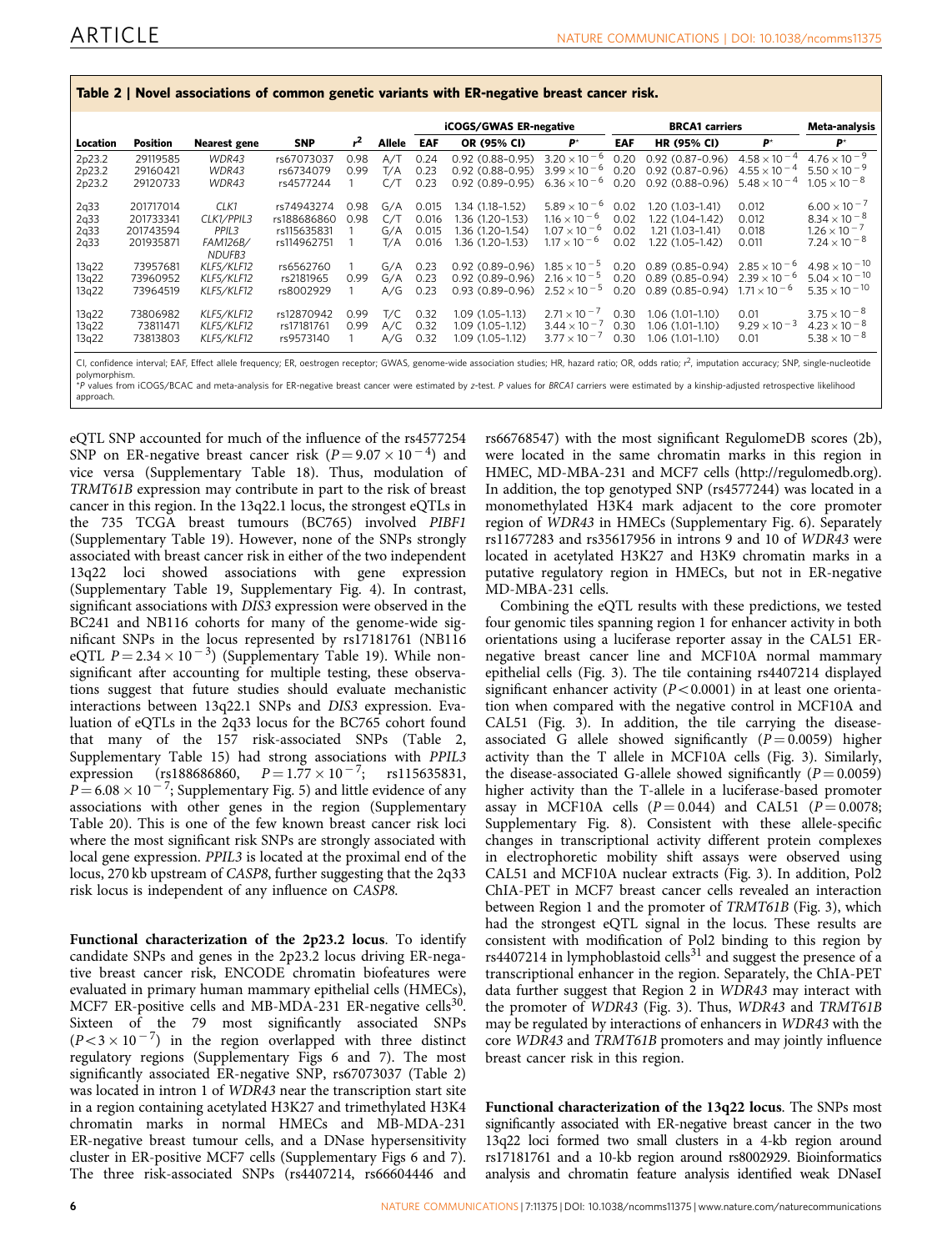hypersensitivity sites, CTCF binding and monomethylated H3K4 sites in both regions in HMEC cells, consistent with weak enhancer activity (Supplementary Figs 9 and 10). Both rs17181761 and rs12870942 in the proximal locus are associated with transcriptional activity in HMECs, whereas rs8002929 and rs927683 in the distal locus are associated with enhancer and DNAse hypersensitivity sites in HMECs, respectively [\(http://regulomedb.org\)](http://regulomedb.org). Both 13q22 loci are located in a non-genic 600-kb region between the KLF5 and KLF12 kruppel-like transcription factor genes. This segment of chromosome 13 is frequently deleted in a spectrum of cancers<sup>32,33</sup>. GWAS have also identified a pancreatic cancer risk locus in the region between KLF5 and KLF12 [\(refs 34–36\)](#page-8-0). However, the rs9543325 SNP from the pancreatic cancer studies was only marginally associated with ER-negative breast cancer risk  $(P = 0.03)$  in the meta-analysis suggesting that the signals are independent.

Functional characterization of the 2q33 locus. The SNPs most significantly associated with ER-negative breast cancer in the 2q33 locus range across a 350-kb region that contains nine genes (Supplementary Fig. 6). This region contains at least 10 strong enhancer regions in HMECs and 12 strong enhancer regions in MD-MBA-231 cells associated with acetylated H3K27 and trimethylated H3K4 chromatin marks. As noted above, many of the 157 SNPs most significantly associated with ER-negative breast cancer are associated with PPIL3 expression. Seven of these also scored as functional candidates by RegulomeDB (score = 3a; rs17467658, rs17383256, rs17467916, rs114567273, rs76377168, rs116509920 and rs116724456). Of these rs17467658 in CLK1 and rs17383256 in the ORC2 gene are located in DNAse hypersensitivity sites and strong enhancer regions in HMEC and MD-MBA-231 cells ([http://www.roadmapepigenomics.org](http:// www.roadmapepigenomics.org); Supplementary Figs 11 and 12). In addition, rs116509920 and rs116724456 are associated with *PPIL3* expression ( $P = 5.85 \times 10^{-7}$ ), although neither SNP is associated with an enhancer or suppressor region. The genotyped SNP most significantly associated with risk, rs114962751, is located in acetylated H3K27 and trimethylated H3K4 chromatin marks in a bidirectional promoter for FAM126B and NDUFB3 in HMEC and MD-MBA-231 cells (Supplementary Figs 11 and 12). Similarly, the rs74943274 genotyped risk SNP [\(Table 2](#page-5-0)) is located near the 3'-untranslated region of CLK1 and is associated with PPIL3 expression ( $P = 2.37 \times 10^{-6}$ ). However, rs78258606 is perhaps a more likely candidate driver of ER-negative risk in this locus because the SNP is associated with ER-negative breast cancer  $(P = 1.9 \times 10^{-7})$ , is located in the CLK1 promoter in acetylated H3K27 and trimethylated H3K4 chromatin marks in HMEC and MD-MBA-231 cells and DNase hypersensitivity sites in MCF7 cells, and is associated with *PPIL3* expression  $(P = 2.71 \times 10^{-7})$ (Supplementary Figs 11 and 12). Further fine mapping and functional characterization of this locus is needed to resolve the underlying functional effects and identify the genes influencing ER-negative breast cancer risk.

### **Discussion**

When including the four 2p23.2, 13q22 and 2q33 novel loci identified in this meta-analysis, 23 independent loci have shown genome-wide significant associations with ER-negative disease, including 10 loci showing no associations or only weak associations with ER-positive disease. In total, 63 loci have shown at least marginal significance ( $P$ <0.05) with ER-negative breast cancer. In BRCA1 mutation carriers, 27 independent loci  $(P<0.05)$  have been associated with modified breast cancer risk[27.](#page-8-0) The percentage of the familial risk for ER-negative disease explained by SNPs is not well defined because there is currently no good estimate for the familial relative risk for ER-negative disease. However, assuming that the estimate is similar to that for overall breast cancer (twofold for a first-degree relative), and based on the estimated frequencies and ORs from the iCOGS data, the SNPs in the known breast cancer risk loci explain 9.8% of the familial risk and the SNPs in the four new loci account for a further 0.8%. The addition of these new ER-negative loci may improve overall risk prediction models for ER-negative disease in the general population and for breast cancer among BRCA1 mutation carriers by enhancing the contribution of current polygenic risk prediction models<sup>21,22</sup>. Furthermore, fine mapping and functional studies of these loci may provide further insight into the aetiology of ER-negative breast cancer.

#### Methods

Study populations. Details of the subjects, genotyping and quality control measures for the BCAC GWAS and iCOGS data<sup>3</sup>, BPC3 ([ref. 16](#page-7-0)), EBCG<sup>[37](#page-8-0)</sup>, TNBCC[14,38](#page-7-0) and BRCA1 [\(ref. 22](#page-7-0)) are described elsewhere. Analyses were restricted to women of European ancestry. Overall, 42 BCAC studies provided the iCOGS genotyping data for ER-negative breast cancer cases and controls. In addition, 11 breast cancer studies provided GWAS genotyping data. Forty five CIMBA studies provided iCOGS genotyping on 15,252 BRCA1 mutation carriers, of whom 7,797 were affected with breast cancer.

Genotype data. Genotyping and imputation details for each study are shown in Supplementary Table 1.

**Imputation.** We performed imputation separately for BRCA1 carriers, 11 GWAS, BCAC-iCOGS and TNBCC-iCOGS samples. We imputed variants from the 1000 Genomes Project data using the v3 April 2012 release<sup>[39](#page-8-0)</sup> as the reference panel. Imputation was based on the 1000 Genomes Project data with singletons removed. Eight BCAC GWAS were imputed in a two-step procedure, with prephasing using the SHAPEIT software and imputation of the phased data in the second with IMPUTEv2 ([ref. 40\)](#page-8-0). For the remaining three GWAS (BPC3, TNBCC and EBCG), imputation was performed using MACH (version 1.0.18) and Minimac (version  $2012.8.15)$ <sup>[41](#page-8-0)</sup>. The iCOGS data were also imputed with two-stage procedure involving SHAPEIT and IMPUTEv2. To perform the imputation we divided the data into segments of  $\sim$  5 Mb each. The iCOGS samples were divided into 10 subsets, keeping all subjects from individual studies in the same set. Estimates and s.e.'s were obtained using logistic regression adjusting for study and 9 principal components. GWAS SNPs were excluded if the imputation accuracy was  $r^2$  < 0.3 or if the minor allele frequency (MAF) was <0.01, TNBCC SNPs were excluded when the imputation accuracy was  $r^2$  < 0.9 and MAF < 0.05, iCOGS SNPs were excluded when  $\dot{r}^2$  < = 0.3 and MAF < 0.005. Regions with evidence of genome-wide significant associations ( $P < 5 \times 10^{-8}$ ) were reimputed in iCOGS, using IMPUTEv2 but without prephasing in SHAPEIT to improve imputation accuracy. In addition, the number of MCMC iterations were increased from 30 to 90, and the buffer region was increased to  $\pm 500$  kb from any significantly associated SNP in the region.

Meta-analysis. A fixed effects meta-analysis of ER-negative breast cancer associations was conducted using an inverse variance approach assuming fixed effects, as implemented in METAL $42$ . The effect estimates used were the logarithm of the per-allele HR estimate for the association with breast cancer risk in BRCA1 and BRCA2 mutation carriers and the logarithm of the per-allele OR estimate for the association with breast cancer status in GWAS and iCOGS analyses, both of which were assumed to approximate the same relative risk. For the associations in BRCA1 mutation carriers, a kinship-adjusted variance estimator was used<sup>12</sup>. P-values were estimated by z-test.

Heterogeneity analysis. Heterogeneity across estimates from BCAC and iCOGS were evaluated using a Cochran  $\tilde{Q}$  test and  $I^2$  for the proportion of total variability explained by heterogeneity in the effect sizes<sup>[43](#page-8-0)</sup>. Associations with ER-positive and ER-negative subgroups of BRCA1 carriers were evaluated using an extension of the retrospective likelihood approach to model the simultaneous effect of each SNP on more than one tumour subtype<sup>[27](#page-8-0)</sup>. The consistency between breast cancer associations for breast cancer susceptibility variants in the general population and associations in BRCA1 and BRCA2 carriers were evaluated using the intraclass correlation  $(ICC)^{27}$ . The ICC was estimated based on a one-way random-effects model and tested for agreement in absolute values of log HR.

**Locus coverage.** Locus boundaries were defined so that all SNPs with  $r^2 \ge 0.1$  with the most significantly associated SNP were included. SNPs with  $MAF < 0.005$  were excluded. Linkage disequilibrium blocks were defined at  $r^2 \ge 0.8$ . Each linkage disequilibrium block was evaluated for the presence of at least one genotyped or imputed SNP. If imputed, then the imputation accuracy was considered.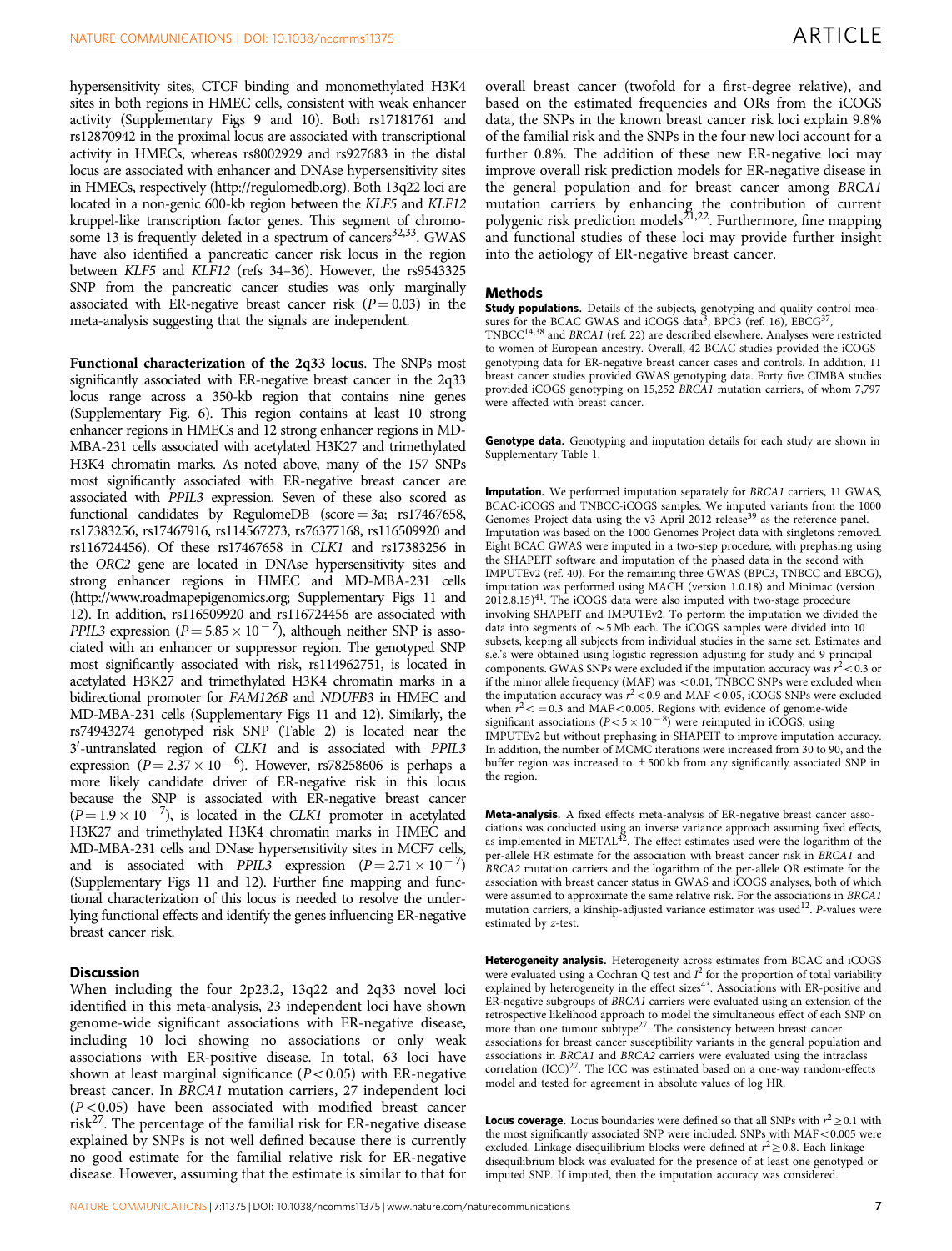<span id="page-7-0"></span>Expression quantitative trait locus analysis. eQTL analysis was performed for all protein coding genes within 1 Mb, up- and downstream of the SNP most significantly associated with ER-negative breast cancer risk in each locus. Normal breast (NB116;  $n = 116$ ) and breast cancer (BC241,  $n = 241$ ) are comprised of women of Norwegian descent. Gene expression data for the majority of women in NB116 were derived from normal breast tissue in women who had not been affected with breast cancer; data for ten women were derived from normal tissue adjacent to a tumour. Gene expression data for BC241 were derived from breast tumours (70 ER-negative and 170 ER-positive). Genotyping was performed with the iCOGS SNP array, and gene expression levels were measured with the Agilent 44K array<sup>[44,45](#page-8-0)</sup>. BC765 ( $n = 765$ ) is the TCGA breast cancer cohort composed of 139 ER-negative, 571 ER-positive and 55 undefined breast tumours; all non-European samples (as determined by clustering and PCA) were excluded<br>from this analysis<sup>[46](#page-8-0)</sup>. Germline genotype data from Affymetrix SNP 6 array were obtained from TCGA dbGAP data portal<sup>[46](#page-8-0)</sup>. Gene expression levels for the breast tumours were assayed by RNA sequencing, RSEM (RNaseq by Expectation-Maximization21) normalized per gene, as obtained from the TCGA consortium portal<sup>[46](#page-8-0)</sup>. The data were log2 transformed, and unexpressed genes were excluded prior to eQTL analysis. There is no overlap between women recruited to each of these studies. The genotyping data were processed as follows: SNPs with call rates  $<$  0.95 or minor allele frequencies  $<$  0.05 or Hardy–Weinberg equilibrium  $(P<10<sup>-13</sup>)$  were excluded. Samples with call rates below 80% were excluded. Identity by state was computed with the R GenABEL package<sup>[47](#page-8-0)</sup> and closely related samples with IBS > 0.95 were removed. Imputation was performed on the iCOGS and Affymetrix6 germline genotype data using the 1000 Genomes Project March 2012 v.3 release as the reference data set. A two-stage imputation procedure was used as described above. The influence of SNPs on gene expression was assessed using a linear regression model. An additive effect was assumed by modelling copy number of the rare allele, that is, 0, 1 or 2, for a given genotype.

Candidate gene analysis. TCGA has performed extensive genomic analysis of tumours from a large number of tissue types including over 1,000 breast tumours. All genes in the novel loci were evaluated for coding somatic sequence variants in TCGA. Breast tumours with log2 copy-number data in the TCGA data were analysed for deletion and amplification of each candidate gene using the cBio portal<sup>[48,49](#page-8-0)</sup>

Informatics and chromatin biofeatures. Candidate SNPs were evaluated using SNPInfo [\(http://snpinfo.niehs.nih.gov](http://snpinfo.niehs.nih.gov)) and SNPnexus [\(http://snp-nexus.org/test/](http://snp-nexus.org/test/snpnexus) [snpnexus\)](http://snp-nexus.org/test/snpnexus). The presence of SNPs in transcription factor binding sites using TRANSFAC and miRNA binding sites using TargetScan were noted. Regulatory potential scores (ESPERR Regulatory Potential) were obtained from the UCSC genome bioinformatics browser [\(http://genome.ucsc.edu/](http://genome.ucsc.edu/)). RegulomeDB ([http://](http://regulomedb.org) [regulomedb.org\)](http://regulomedb.org) was used to assess SNPs for transcription factor recognition motifs, open chromatin structure based on FAIRE and DNAse-seq analysis and protein binding sites based on ChIP-seq data. Chromatin biofeatures in HMEC and MCF7 cells were assessed using ENCODE layers on the UCSC browser [\(http://](http://genome.ucsc.edu/) [genome.ucsc.edu/\)](http://genome.ucsc.edu/). Enhancers active in the mammary cell types MCF7 and HMEC were cross-referenced with candidate SNPs.

Luciferase reporter assays. Genomic tiles spanning regions containing SNPs with indication of regulatory activity by RegulomeDB were generated. Regions containing the major and minor alleles within the 2p23.2 region spanning 2,229 bp (chr2:29,117,333-29,119,561) were generated by PCR using BAC DNA CTD-3216P10 as template. Forward and reverse primers contained attB1 and attB2 sequences, respectively, to aid in recombinational cloning. Tiles were cloned in both a forward and reverse orientation upstream of the SV40 promoter by recombination in the firefly luciferase reporter vector pGL3-Pro-attb vector designed to test for enhancer regions. This vector is a modification of pGL3- Promoter (Invitrogen) adding attB sites surrounding the ccdb gene. The clone containing the tile was co-transfected in eight replicates using LipoFectamine 2000 (Life Technologies) into MCF10A or CAL51 cells with pRL-CMV (Promega), an internal control expressing Renilla luciferase, per well of 96-well plates. Luciferase activity was measured 24-h post transfection by Dual Glo Luciferase Assay (Promega). Transfections were repeated in two independent experiments with similar results. The influence of the common and rare alleles of rs4407214 on promoter activity in the pGL3-Promoter vector (Invitrogen) were assessed using the same methodology. Primers are available on request.

Electromobility shift assays. Nuclear proteins from MCF10A and CAL51 cells were extracted using a hypotonic lysis buffer (10 mM HEPES, pH 7.9, 1.5 mM MgCl2, 10 mM KCL) supplemented with DTT and protease inhibitors, followed by an extraction buffer (20 mM HEPES, ph 7.9, 1.5 mM MgCl<sub>2</sub>, 0.42 M NaCl, 0.2 mM EDTA, 25% v/v glycerol) supplemented with DTT and protease inhibitors. Electrophoretic mobility shift assays probes were designed to cover each SNP  $\pm$  20 base pairs, for both major and minor alleles. Probe pairs were dissolved in water and annealed at a concentration of 10  $\upmu\text{M}$  each. Probes were labelled with ATP (y-32 P; Perkin Elmer) using T4 polynucleotide kinase and cleaned using the QiaQuick Nucleotide Removal Kit (Qiagen). Labelled and unlabelled probes were then

incubated with protein extracts using LightShift Poly(dI–dC) (Thermo) and a binding buffer (10 mM Tris, 50 mM KCl, 1 mM DTT, pH 7.4) and electrophoresed on a 6% acrylamide gel overnight at 83 V. Gels were dried and films were exposed for 4–24 h. Probe sequences are shown in Supplementary Table 21.

#### References

- 1. Kamangar, F., Dores, G. M. & Anderson, W. F. Patterns of cancer incidence, mortality, and prevalence across five continents: defining priorities to reduce cancer disparities in different geographic regions of the world. J. Clin. Oncol. 24, 2137–2150 (2006).
- 2. Slattery, M. L. & Kerber, R. A. A comprehensive evaluation of family history and breast cancer risk. The Utah Population Database. JAMA 270, 1563–1568 (1993).
- 3. Michailidou, K. et al. Large-scale genotyping identifies 41 new loci associated with breast cancer risk. Nat. Genet. 45, 353-361 (2013).
- Easton, D. F. et al. Genome-wide association study identifies novel breast cancer susceptibility loci. Nature 447, 1087–1093 (2007).
- 5. Hunter, D. J. et al. A genome-wide association study identifies alleles in FGFR2 associated with risk of sporadic postmenopausal breast cancer. Nat. Genet. 39, 870–874 (2007).
- Stacey, S. N. et al. Common variants on chromosomes 2q35 and 16q12 confer susceptibility to estrogen receptor-positive breast cancer. Nat. Genet. 39, 865–869 (2007).
- Stacey, S. N. et al. Common variants on chromosome 5p12 confer susceptibility to estrogen receptor-positive breast cancer. Nat. Genet. 40, 703–706 (2008).
- Ahmed, S. et al. Newly discovered breast cancer susceptibility loci on 3p24 and 17q23.2. Nat. Genet. 41, 585–590 (2009).
- Zheng, W. et al. Genome-wide association study identifies a new breast cancer susceptibility locus at 6q25.1. Nat. Genet. 41, 324–328 (2009).
- 10. Thomas, G. et al. A multistage genome-wide association study in breast cancer identifies two new risk alleles at 1p11.2 and 14q24.1 (RAD51L1). Nat. Genet. 41, 579–584 (2009).
- 11. Turnbull, C. et al. Genome-wide association study identifies five new breast cancer susceptibility loci. Nat. Genet. 42, 504–507 (2010).
- 12. Antoniou, A. C. et al. A locus on 19p13 modifies risk of breast cancer in BRCA1 mutation carriers and is associated with hormone receptor-negative breast cancer in the general population. Nat. Genet. 42, 885–892 (2010).
- 13. Fletcher, O. et al. Novel breast cancer susceptibility locus at 9q31.2: results of a genome-wide association study. J.N.C.I 103, 425–435 (2011).
- 14. Haiman, C. A. et al. A common variant at the TERT-CLPTM1L locus is associated with estrogen receptor-negative breast cancer. Nat. Genet. 43, 1210–1214 (2011).
- 15. Ghoussaini, M. et al. Genome-wide association analysis identifies three new breast cancer susceptibility loci. Nat. Genet. 44, 312–318 (2012).
- 16. Siddiq, A. et al. A meta-analysis of genome-wide association studies of breast cancer identifies two novel susceptibility loci at 6q14 and 20q11. Hum. Mol. Genet. 21, 5373–5384 (2012).
- 17. Garcia-Closas, M. et al. Genome-wide association studies identify four ER negative-specific breast cancer risk loci. Nat. Genet. 45, 392–398, 398e1–398e2 (2013).
- 18. Bojesen, S. E. et al. Multiple independent variants at the TERT locus are associated with telomere length and risks of breast and ovarian cancer. Nat. Genet. 45, 371–384 (2013).
- 19. Purrington, K. S. et al. Genome-wide association study identifies 25 known breast cancer susceptibility loci as risk factors for triple-negative breast cancer. Carcinogenesis 35, 1012–1019 (2014).
- 20. Michailidou, K. et al. Genome-wide association analysis of more than 120,000 individuals identifies 15 new susceptibility loci for breast cancer. Nat. Genet. 47, 373–380 (2015).
- 21. Antoniou, A. C. et al. Common variants at 12p11, 12q24, 9p21, 9q31.2 and in ZNF365 are associated with breast cancer risk for BRCA1 and/or BRCA2 mutation carriers. Breast Cancer Res. 14, R33 (2012).
- 22. Couch, F. J. et al. Genome-wide association study in BRCA1 mutation carriers identifies novel loci associated with breast and ovarian cancer risk. PLoS Genet. 9, e1003212 (2013).
- 23. Mavaddat, N. et al. Pathology of breast and ovarian cancers among BRCA1 and BRCA2 mutation carriers: results from the Consortium of Investigators of Modifiers of BRCA1/2 (CIMBA). Cancer Epidemiol. Biomarkers Prev. 21, 134–147 (2012).
- 24. Lakhani, S. R. et al. Multifactorial analysis of differences between sporadic breast cancers and cancers involving BRCA1 and BRCA2 mutations. J. Natl Cancer Inst, 90, 1138–1145 (1998).
- 25. Lakhani, S. R. et al. Prediction of BRCA1 status in patients with breast cancer using estrogen receptor and basal phenotype. Clin. Cancer Res. 11, 5175–5180 (2005).
- 26. Chenevix-Trench, G. et al. An international initiative to identify genetic modifiers of cancer risk in BRCA1 and BRCA2 mutation carriers: the Consortium of Investigators of Modifiers of BRCA1 and BRCA2 (CIMBA). Breast Cancer Res. 9, 104 (2007).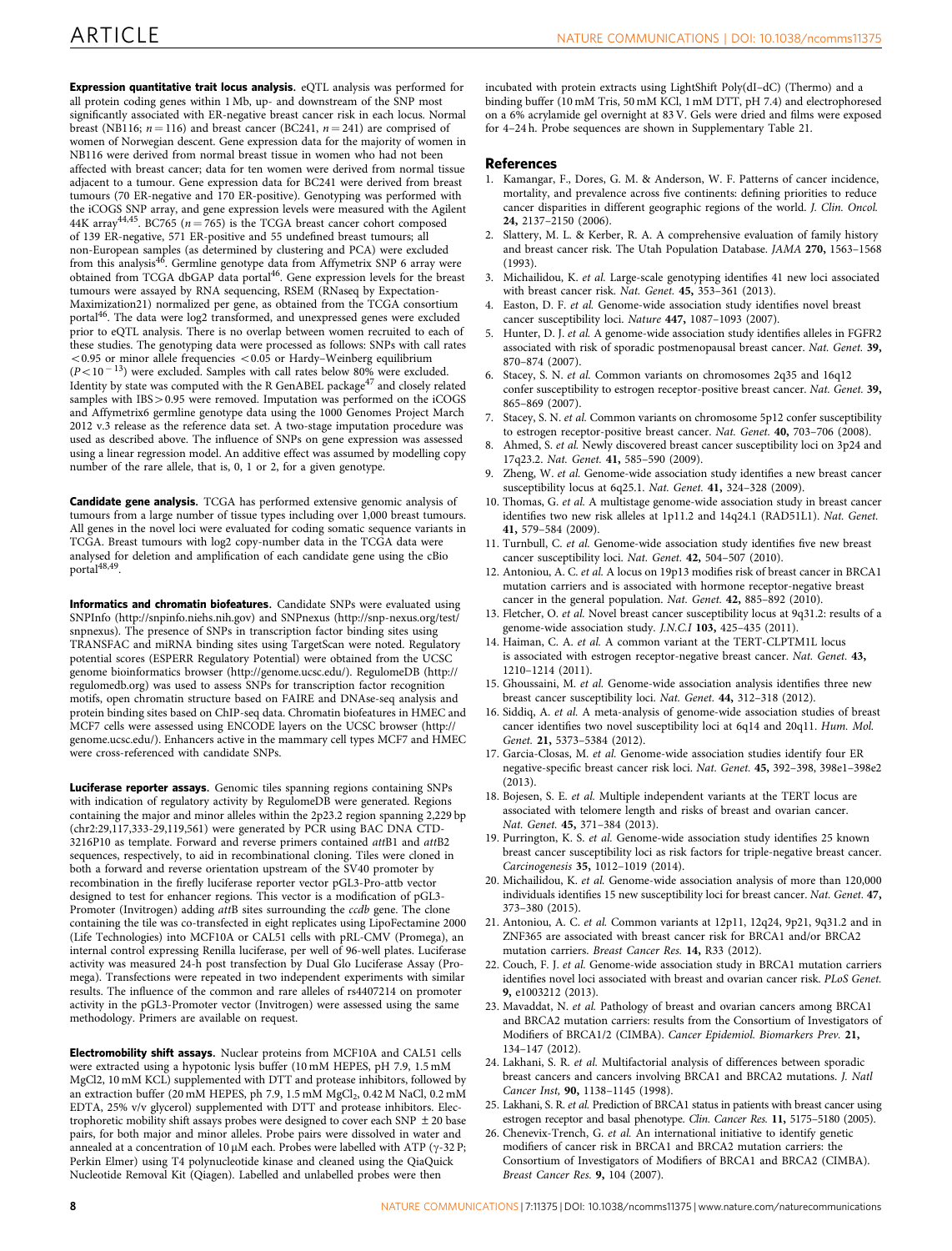- <span id="page-8-0"></span>27. Kuchenbaecker, K. B. et al. Associations of common breast cancer susceptibility alleles with risk of breast cancer subtypes in BRCA1 and BRCA2 mutation carriers. Breast Cancer Res. 16, 3416 (2015).
- 28. Pooley, K. A. et al. A genome-wide association scan (GWAS) for mean telomere length within the COGS project: identified loci show little association with hormone-related cancer risk. Hum. Mol. Genet. 22, 5056–5064 (2013).
- 29. Lin, W. Y. et al. Identification and characterization of novel associations in the CASP8/ALS2CR12 region on chromosome 2 with breast cancer risk. Hum. Mol. Genet. 24, 285–298 (2014).
- 30. Rhie, S. K. et al. Nucleosome positioning and histone modifications define relationships between regulatory elements and nearby gene expression in breast epithelial cells. BMC Genomics 15, 331 (2014).
- 31. Kasowski, M. et al. Variation in transcription factor binding among humans. Science **328**, 232–235 (2010).
- 32. Chen, C. et al. Defining a common region of deletion at 13q21 in human cancers. Genes Chromosomes Cancer 31, 333–344 (2001).
- 33. Kainu, T. et al. Somatic deletions in hereditary breast cancers implicate 13q21 as a putative novel breast cancer susceptibility locus. Proc. Natl Acad. Sci. USA 97, 9603–9608 (2000).
- 34. Petersen, G. M. et al. A genome-wide association study identifies pancreatic cancer susceptibility loci on chromosomes 13q22.1, 1q32.1 and 5p15.33. Nat. Genet. 42, 224–228 (2010).
- 35. Wolpin, B. M. et al. Genome-wide association study identifies multiple susceptibility loci for pancreatic cancer. Nat. Genet. 46, 994–1000 (2014).
- 36. Childs, E. J. et al. Common variation at 2p13.3, 3q29, 7p13 and 17q25.1 associated with susceptibility to pancreatic cancer. Nat. Genet. 47, 911–916 (2015).
- 37. Ahsan, H. et al. A genome-wide association study of early-onset breast cancer identifies PFKM as a novel breast cancer gene and supports a common genetic spectrum for breast cancer at any age. Cancer Epidemiol. Biomarkers Prev. 23, 658–669 (2014).
- 38. Stevens, K. N. et al. 19p13.1 is a triple-negative-specific breast cancer susceptibility locus. Cancer Res. 72, 1795–1803 (2012).
- 39. Genomes Project Consortium. An integrated map of genetic variation from 1,092 human genomes. Nature 491, 56–65 (2012).
- 40. Howie, B., Fuchsberger, C., Stephens, M., Marchini, J. & Abecasis, G. R. Fast and accurate genotype imputation in genome-wide association studies through pre-phasing. Nat. Genet. 44, 955–959 (2012).
- 41. Willer, C. J. et al. Newly identified loci that influence lipid concentrations and risk of coronary artery disease. Nat. Genet. 40, 161–169 (2008).
- 42. Willer, C. J., Li, Y. & Abecasis, G. R. METAL: fast and efficient meta-analysis of genomewide association scans. Bioinformatics 26, 2190–2191 (2010).
- 43. Higgins, J. P. & Thompson, S. G. Quantifying heterogeneity in a meta-analysis. Stat. Med. 21, 1539–1558 (2002).
- 44. Quigley, D. A. et al. The 5p12 breast cancer susceptibility locus affects MRPS30 expression in estrogen-receptor positive tumors. Mol. Oncol. 8, 273–284 (2014).
- 45. Haakensen, V. D. et al. Gene expression profiles of breast biopsies from healthy women identify a group with claudin-low features. BMC Med. Genomics 4, 77 (2011).
- 46. Cancer Genome Atlas Network. Comprehensive molecular portraits of human breast tumours. Nature 490, 61–70 (2012).
- 47. Aulchenko, Y. S., Ripke, S., Isaacs, A. & van Duijn, C. M. GenABEL: an R library for genome-wide association analysis. Bioinformatics 23, 1294–1296 (2007).
- 48. Gao, J. et al. Integrative analysis of complex cancer genomics and clinical profiles using the cBioPortal. Sci. Signal. 6, pl1 (2013).

49. Cerami, E. et al. The cBio cancer genomics portal: an open platform for exploring multidimensional cancer genomics data. Cancer Discov. 2, 401–404 (2012).

#### Acknowledgements

We thank all the researchers and administrative staff who have enabled this work to be carried out and all of the individuals who took part in these studies.

B.C.A.C. was funded through a European Community Seventh Framework Programme under grant agreement no 223175 (HEALTH-F2-2009-223175; COGS); Cancer Research UK (C1287/A10118, C1287/A10710, C12292/A11174, C1281/A12014, C5047/ A8384, C5047/A15007, C5047/A10692); the National Institutes of Health Specialized Program of Research Excellence (SPORE) in Breast Cancer (CA116201), R01 grants (CA128978, CA176785, CA192393), and Post-Cancer GWAS initiative (1U19 CA148537, 1U19 CA148065 and 1U19 CA148112 - the GAME-ON initiative); the Canadian Institutes of Health Research (CIHR) for the CIHR Team in Familial Risks of Breast Cancer, the Breast Cancer Res. Foundation, and the Ovarian Cancer Research Fund. CIMBA genotyping was supported by National Institutes of Health grant (CA128978); the Department of Defence (W81XWH-10-1-0341); and the Breast Cancer Res. Foundation. CIMBA data management and data analysis were supported by Cancer Research UK grants C12292/A11174 and C1287/A10118. This study made use of data generated by the Wellcome Trust Case Control consortium. Functional studies were supported by the Florida Breast Cancer Foundation. A full description of funding and acknowledgments is provided in Supplementary Note 1.

#### Author contributions

F.J.C., K. Michailidou, K. Kuchenbacker, M. Garcia-Closas, D.F.E. and A.C.A. conceived and designed the study and drafted the manuscript. D.F.E. conceived and coordinated the synthesis of the iCOGS array and led the BCAC studies. A.C.A., G.C.T. and F.J.C. coordinated the CIMBA studies. K. Michailidou, K. Kuchenbacker, D.F.E. and A.C.A. conducted the statistical analyses. A.A.N.M. coordinated the functional studies. All authors provided materials or data and reviewed and commented on the content of the manuscript.

# Additional information

Supplementary Information accompanies this paper at [http://www.nature.com/](http://www.nature.com/naturecommunications) [naturecommunications](http://www.nature.com/naturecommunications)

Competing financial interests: The authors declare no competing financial interests.

Reprints and permission information is available online at [http://npg.nature.com/](http://npg.nature.com/reprintsandpermissions/) [reprintsandpermissions/](http://npg.nature.com/reprintsandpermissions/)

How to cite this article: Couch, F. J. et al. Identification of four novel susceptibility loci for oestrogen receptor negative breast cancer. Nat. Commun. 7:11375 doi: 10.1038/ncomms11375 (2016).

This work is licensed under a Creative Commons Attribution 4.0  $\left( \mathrm{cc}\right)$ (†) International License. The images or other third party material in this article are included in the article's Creative Commons license, unless indicated otherwise in the credit line; if the material is not included under the Creative Commons license, users will need to obtain permission from the license holder to reproduce the material. To view a copy of this license, visit<http://creativecommons.org/licenses/by/4.0/>

Fergus J. Couch<sup>1,2,\*</sup>, Karoline B. Kuchenbaecker<sup>3,\*</sup>, Kyriaki Michailidou<sup>3,\*</sup>, Gustavo A. Mendoza-Fandino<sup>4</sup>, Silje Nord<sup>5</sup>, Janna Lilyquist<sup>2</sup>, Curtis Olswold<sup>2</sup>, Emily Hallberg<sup>2</sup>, Simona Agata<sup>6</sup>, Habibul Ahsan<sup>7,8,9</sup>, Kristiina Aittomäki<sup>10</sup>, Christine Ambrosone<sup>11</sup>, Irene L. Andrulis<sup>12,13</sup>, Hoda Anton-Culver<sup>14</sup>, Volker Arndt<sup>15</sup>, Banu K. Arun<sup>16</sup>, Brita Arver<sup>17</sup>, Monica Barile<sup>18</sup>, Rosa B. Barkardottir<sup>19</sup>, Daniel Barrowdale<sup>3</sup>, Lars Beckmann<sup>20</sup>, Matthias W. Beckmann<sup>21</sup>, Javier Benitez<sup>22,23,24</sup>, Stephanie V. Blank<sup>25</sup>, Carl Blomqvist<sup>26</sup>, Natalia V. Bogdanova<sup>27</sup>, Stig E. Bojesen<sup>28</sup>, Manjeet K. Bolla<sup>3</sup>, Bernardo Bonanni<sup>18</sup>, Hiltrud Brauch<sup>29,30</sup>, Hermann Brenner<sup>15,31</sup>, Barbara Burwinkel<sup>32</sup>, Saundra S. Buys<sup>33</sup>, Trinidad Caldes<sup>34</sup>, Maria A. Caligo<sup>35</sup>, Federico Canzian<sup>36</sup>, Jane Carpenter<sup>37</sup>, Jenny Chang-Claude<sup>38</sup>, Stephen J. Chanock<sup>39</sup>, Wendy K. Chung<sup>40</sup>, Kathleen B. M. Claes<sup>41</sup>,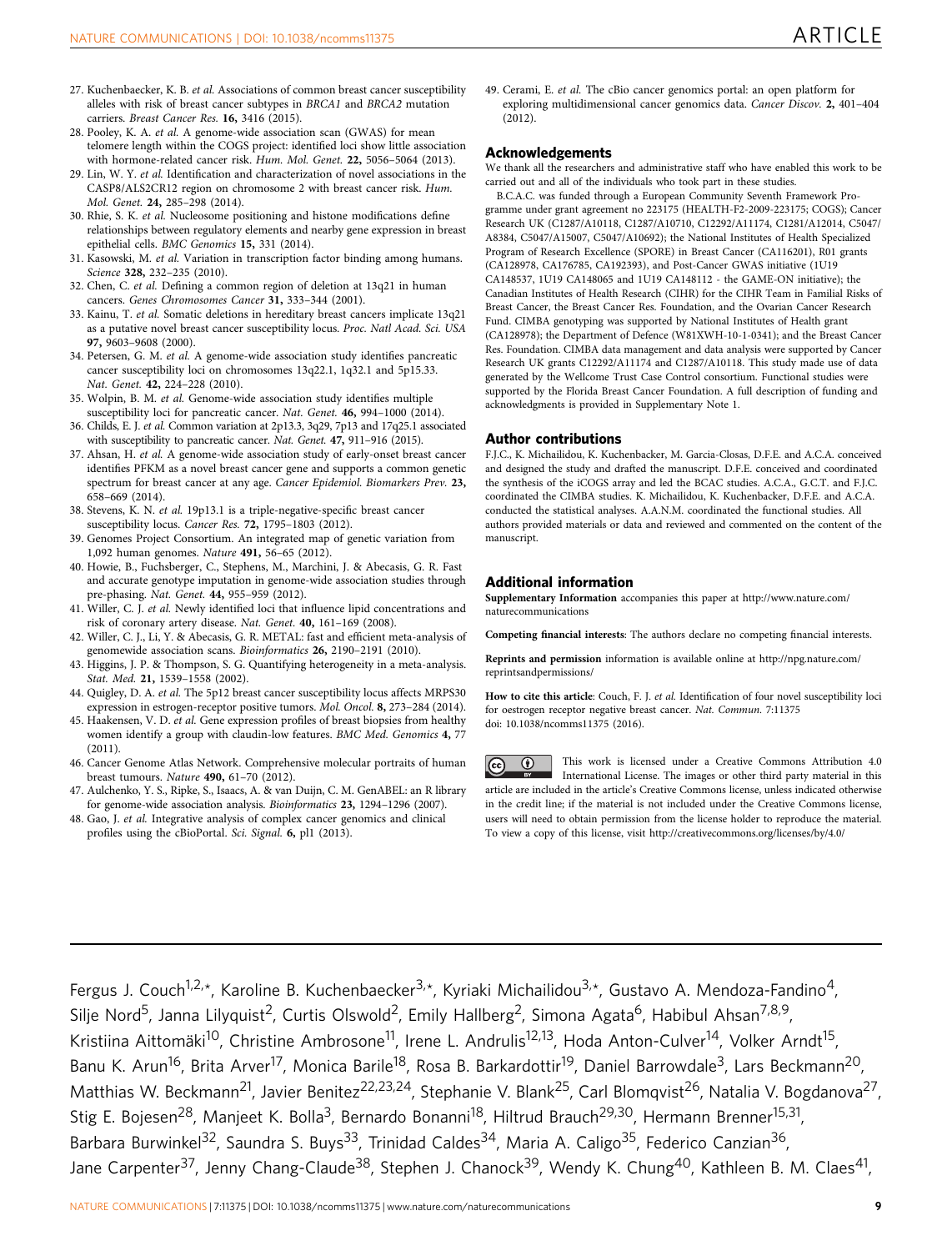Angela Cox<sup>42</sup>, Simon S. Cross<sup>43</sup>, Julie M. Cunningham<sup>1</sup>, Kamila Czene<sup>44</sup>, Mary B. Daly<sup>45</sup>, Francesca Damiola<sup>46</sup>, Hatef Darabi<sup>44</sup>, Miguel de la Hoya<sup>34</sup>, Peter Devilee<sup>47</sup>, Orland Diez<sup>48</sup>, Yuan C. Ding<sup>49</sup>, Riccardo Dolcetti<sup>50</sup>, Susan M. Domchek<sup>51</sup>, Cecilia M. Dorfling<sup>52</sup>, Isabel dos-Santos-Silva<sup>53</sup>, Martine Dumont<sup>54</sup>, Alison M. Dunning<sup>55</sup>, Diana M. Eccles<sup>56</sup>, Hans Ehrencrona<sup>57,58</sup>, Arif B. Ekici<sup>59,60</sup>, Heather Eliassen<sup>61,62</sup>, Steve Ellis<sup>3</sup>, Peter A. Fasching<sup>21</sup>, Jonine Figueroa<sup>39</sup>, Dieter Flesch-Janys<sup>63</sup>, Asta Försti<sup>64,65</sup>, Florentia Fostira<sup>66</sup>, William D. Foulkes<sup>67</sup>, Tara Friebel<sup>68</sup>, Eitan Friedman<sup>69</sup>, Debra Frost<sup>3</sup>, Marike Gabrielson<sup>44</sup>, Marilie D. Gammon<sup>70</sup>, Patricia A. Ganz<sup>71</sup>, Susan M. Gapstur<sup>72</sup>, Judy Garber<sup>73</sup>, Mia M. Gaudet<sup>72</sup>, Simon A. Gayther<sup>74</sup>, Anne-Marie Gerdes<sup>75</sup>, Maya Ghoussaini<sup>55</sup>, Graham G. Giles<sup>76</sup>, Gord Glendon<sup>12</sup>, Andrew K. Godwin<sup>77</sup>, Mark S. Goldberg<sup>78,79</sup>, David E. Goldgar<sup>80</sup>, Anna González-Neira<sup>81</sup>, Mark H. Greene<sup>82</sup>, Jacek Gronwald<sup>83</sup>, Pascal Guénel<sup>84</sup>, Marc Gunter<sup>85</sup>, Lothar Haeberle<sup>21</sup>, Christopher A. Haiman<sup>86</sup>, Ute Hamann<sup>87</sup>, Thomas V.O Hansen<sup>88</sup>, Steven Hart<sup>2</sup>, Sue Healey<sup>89</sup>, Tuomas Heikkinen<sup>32,90</sup>, Brian E. Henderson<sup>86</sup>, Josef Herzog<sup>91</sup>, Frans B.L Hogervorst<sup>92</sup>, Antoinette Hollestelle<sup>93</sup>, Maartje J. Hooning<sup>94</sup>, Robert N. Hoover<sup>39</sup>, John L. Hopper<sup>95</sup>, Keith Humphreys<sup>44</sup>, David J. Hunter<sup>96</sup>, Tomasz Huzarski<sup>83</sup>, Evgeny N. Imyanitov<sup>97</sup>, Claudine Isaacs<sup>98</sup>, Anna Jakubowska<sup>83</sup>, Paul James<sup>99,100</sup>, Ramunas Janavicius<sup>101</sup>, Uffe Birk Jensen<sup>102</sup>, Esther M. John<sup>103</sup>, Michael Jones<sup>104</sup>, Maria Kabisch<sup>87</sup>, Siddhartha Kar<sup>55</sup>, Beth Y. Karlan<sup>105</sup>, Sofia Khan<sup>106</sup>, Kay-Tee Khaw<sup>107</sup>, Muhammad G. Kibriya<sup>7</sup>, Julia A. Knight<sup>108</sup>, Yon-Dschun Ko<sup>109</sup>, Irene Konstantopoulou<sup>66</sup>, Veli-Matti Kosma<sup>110</sup>, Vessela Kristensen<sup>5</sup>, Ava Kwong<sup>111,112</sup>, Yael Laitman<sup>69</sup>, Diether Lambrechts<sup>113</sup>, Conxi Lazaro<sup>114</sup>, Eunjung Lee<sup>115</sup>, Loic Le Marchand<sup>116</sup>, Jenny Lester<sup>105</sup>, Annika Lindblom<sup>117</sup>, Noralane Lindor<sup>118</sup>, Sara Lindstrom<sup>62,119</sup>, Jianjun Liu<sup>120</sup>, Jirong Long<sup>121</sup>, Jan Lubinski<sup>83</sup>, Phuong L. Mai<sup>82</sup>, Enes Makalic<sup>95</sup>, Kathleen E. Malone<sup>122,123</sup>, Arto Mannermaa<sup>110</sup>, Siranoush Manoukian<sup>124</sup>, Sara Margolin<sup>17</sup>, Frederik Marme<sup>32</sup>, John W. M. Martens<sup>93</sup>, Lesley McGuffog<sup>3</sup>, Alfons Meindl<sup>125</sup>, Austin Miller<sup>126</sup>, Roger L. Milne<sup>76</sup>, Penelope Miron<sup>127</sup>, Marco Montagna<sup>6</sup>, Sylvie Mazoyer<sup>46</sup>, Anna M. Mulligan<sup>128,129</sup>, Taru A. Muranen<sup>32,90</sup>, Katherine L. Nathanson<sup>51</sup>, Susan L. Neuhausen<sup>49</sup>, Heli Nevanlinna<sup>106</sup>, Børge G. Nordestgaard<sup>28</sup>, Robert L. Nussbaum<sup>130</sup>, Kenneth Offit<sup>131</sup>, Edith Olah<sup>132</sup>, Olufunmilayo I. Olopade<sup>133</sup>, Janet E. Olson<sup>2</sup>, Ana Osorio<sup>22</sup>, Sue K. Park<sup>134</sup>, Petra H. Peeters<sup>135,136</sup>, Bernard Peissel<sup>124</sup>, Paolo Peterlongo<sup>137</sup>, Julian Peto<sup>53</sup>, Catherine M. Phelan<sup>4</sup>, Robert Pilarski<sup>138</sup>, Bruce Poppe<sup>41</sup>, Katri Pylkäs<sup>139</sup>, Paolo Radice<sup>140</sup>, Nazneen Rahman<sup>141</sup>, Johanna Rantala<sup>142</sup>, Christine Rappaport<sup>143</sup>, Gad Rennert<sup>144</sup>, Andrea Richardson<sup>145</sup>, Mark Robson<sup>131</sup>, Isabelle Romieu<sup>146</sup>, Anja Rudolph<sup>38</sup>, Emiel J. Rutgers<sup>147</sup>, Maria-Jose Sanchez<sup>148,149</sup>, Regina M. Santella<sup>150</sup>, Elinor J. Sawyer<sup>151</sup>, Daniel F. Schmidt<sup>95</sup>, Marjanka K. Schmidt<sup>147</sup>, Rita K. Schmutzler<sup>152,153,154</sup>, Fredrick Schumacher<sup>86</sup>, Rodney Scott<sup>155</sup>, Leigha Senter<sup>138</sup>, Priyanka Sharma<sup>156</sup>, Jacques Simard<sup>157</sup>, Christian F. Singer<sup>143</sup>, Olga M. Sinilnikova<sup>46,158</sup>, Penny Soucy<sup>157</sup>, Melissa Southey<sup>159</sup>, Doris Steinemann<sup>160</sup>, Marie Stenmark-Askmalm<sup>161</sup>, Dominique Stoppa-Lyonnet<sup>162,163</sup>, Anthony Swerdlow<sup>104</sup>, Csilla I. Szabo<sup>164</sup>, Rulla Tamimi<sup>61,62,119</sup>, William Tapper<sup>56</sup>, Manuel R. Teixeira<sup>165,166</sup>, Soo-Hwang Teo<sup>167,168</sup>, Mary B. Terry<sup>169</sup>, Mads Thomassen<sup>170</sup>, Deborah Thompson<sup>3</sup>, Laima Tihomirova<sup>171</sup>, Amanda E. Toland<sup>172</sup>, Robert A. E. M. Tollenaar<sup>173</sup>, Ian Tomlinson<sup>174</sup>, Thérèse Truong<sup>84</sup>, Helen Tsimiklis<sup>159</sup>, Alex Teulé<sup>175</sup>, Rosario Tumino<sup>176</sup>, Nadine Tung<sup>177</sup>, Clare Turnbull<sup>141</sup>, Giski Ursin<sup>178</sup>, Carolien H. M. van Deurzen<sup>179</sup>, Elizabeth J. van Rensburg<sup>52</sup>, Raymonda Varon-Mateeva<sup>180</sup>, Zhaoming Wang<sup>181</sup>, Shan Wang-Gohrke<sup>182</sup>, Elisabete Weiderpass<sup>44,178,183,184</sup>, Jeffrey N. Weitzel<sup>91</sup>, Alice Whittemore<sup>185</sup>, Hans Wildiers<sup>186</sup>, Robert Winqvist<sup>139</sup>, Xiaohong R. Yang<sup>187</sup>, Drakoulis Yannoukakos<sup>66</sup>, Song Yao<sup>11</sup>, M Pilar Zamora<sup>188</sup>, Wei Zheng<sup>121</sup>, Per Hall<sup>44</sup>, Peter Kraft<sup>62,119,189</sup>, Celine Vachon<sup>2</sup>, Susan Slager<sup>2</sup>, Georgia Chenevix-Trench<sup>190,\*\*</sup>, Paul D.P Pharoah<sup>55,\*\*</sup>, Alvaro A.N Monteiro<sup>4,\*\*</sup>, Montserrat García-Closas<sup>191,\*\*</sup>, Douglas F. Easton<sup>3,\*\*</sup> & Antonis C. Antoniou<sup>3,\*\*</sup>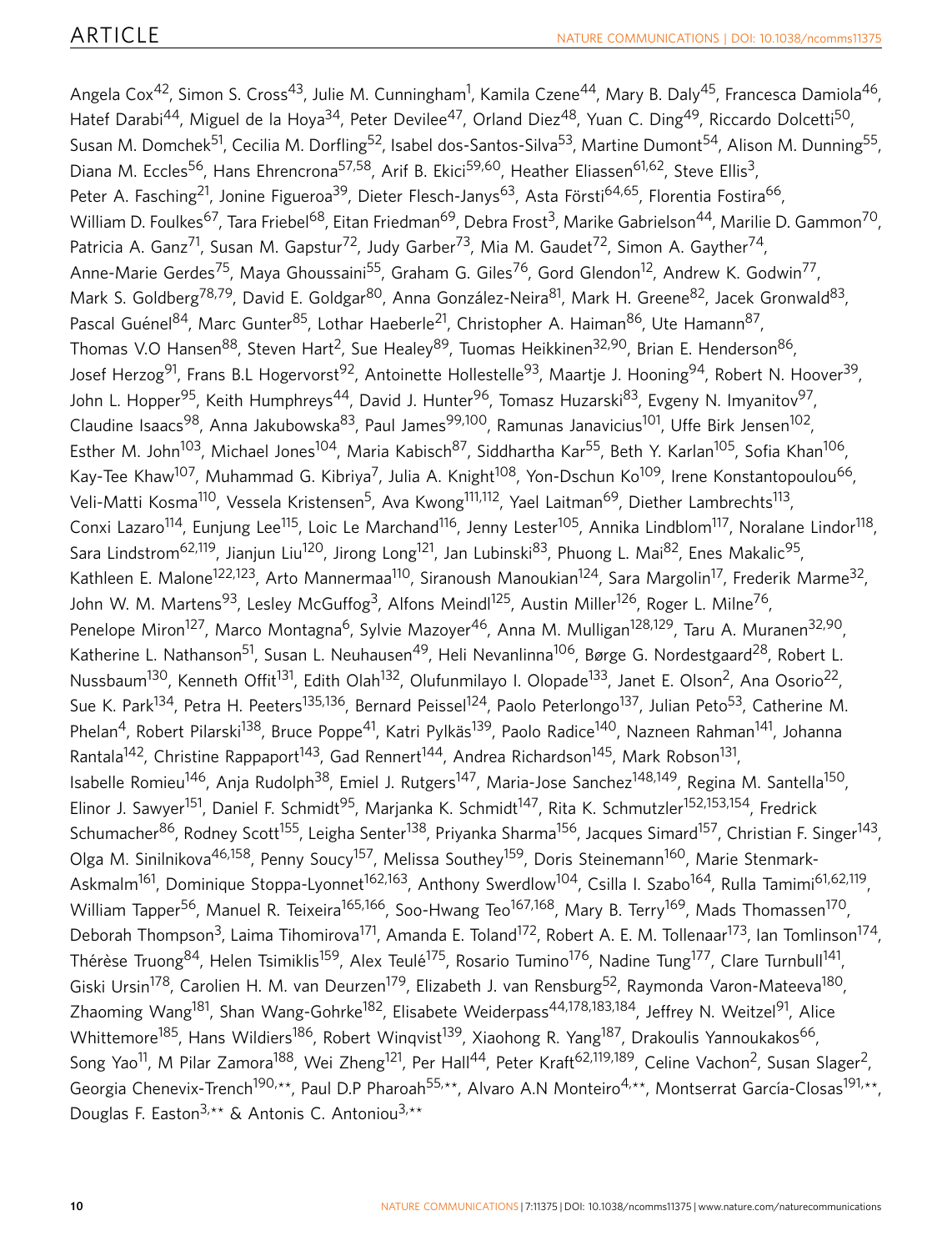<sup>1</sup> Department of Laboratory Medicine and Pathology, Mayo Clinic, Rochester, Minnesota 55905, USA. <sup>2</sup> Department of Health Sciences Research, Mayo Clinic, Rochester, Minnesota 55905, USA. <sup>3</sup> Centre for Cancer Genetic Epidemiology, Department of Public Health and Primary Care, University of Cambridge, Cambridge CB1 8RN, UK. <sup>4</sup> Cancer Epidemiology Program, H. Lee Moffitt Cancer Center and Research Institute, Tampa, Florida 33612, USA. <sup>5</sup> Department of Genetics, Institute for Cancer Research, Oslo University Hospital, Radiumhospitalet, N-0310 Oslo, Norway. <sup>6</sup> Immunology and Molecular Oncology Unit, Istituto Oncologico Veneto IOV—IRCCS, 20133 Padua, Italy. <sup>7</sup> Department of Health Studies, The University of Chicago, Chicago, Illinois 60637, USA. <sup>8</sup> Comprehensive Cancer Center, The University of Chicago, Chicago, Illinois 60637, USA. 9Departments of Medicine and Human Genetics, The University of Chicago, Chicago, Illinois 60637, USA. <sup>10</sup> Department of Clinical Genetics, Helsinki University Central Hospital, 00029 Helsinki, Finland. <sup>11</sup> Department of Cancer Prevention and Control, Roswell Park Cancer Institute, Buffalo, New York 14263, USA. <sup>12</sup> Lunenfeld-Tanenbaum Research Institute of Mount Sinai Hospital, Toronto, Ontario, Canada M5G 1X5.<sup>13</sup> Departments of Molecular Genetics and Laboratory Medicine and Pathobiology, University of Toronto, Ontario, Canada M5B 1W8. <sup>14</sup> Department of Epidemiology, University of California Irvine, Irvine, California, 92697, USA. <sup>15</sup> Division of Clinical Epidemiology and Aging Research, German Cancer Research Center (DKFZ), 69120 Heidelberg, Germany. 16University of Texas MD Anderson Cancer Center, Houston, Texas 77030, USA. 17Department of Oncology, Karolinska University Hospital, SE-17176 Stockholm, Sweden. 18Division of Cancer Prevention and Genetics, Istituto Europeo di Oncologia, 20141 Milan, Italy. <sup>19</sup> Department of Pathology, Landspitali University Hospital and University of Iceland School of Medicine, 101 Reykjavik, Iceland. <sup>20</sup> Institute for Quality and Efficiency in Health Care (IQWiG), 50670 Cologne, Germany. <sup>21</sup> University Breast Center Franconia, Department of Gynecology and Obstetrics, University Hospital Erlangen, Friedrich-Alexander University Erlangen-Nuremberg, Comprehensive Cancer Center Erlangen-EMN, 91054 Erlangen, Germany. 22Human Genetics Group, Human Cancer Genetics Program, Spanish National Cancer Centre (CNIO), 28029 Madrid, Spain. <sup>23</sup> Genotyping Unit (CeGen), Human Cancer Genetics Program, Spanish National Cancer Centre (CNIO), 28029 Madrid, Spain. <sup>24</sup> Biomedical Network on Rare Diseases (CIBERER), 28029 Madrid, Spain. 25NYU Women's Cancer Program, New York University School of Medicine, New York, New York 10016, USA. <sup>26</sup> Department of Oncology, University of Helsinki and Helsinki University Central Hospital, FI-00029 Helsinki, Finland. <sup>27</sup> Department of Radiation Oncology, Hannover Medical School, 30625 Hannover, Germany. <sup>28</sup> Copenhagen General Population Study, Herlev Hospital, Copenhagen University Hospital, 2730 Herlev, Denmark. <sup>29</sup> Dr Margarete Fischer-Bosch-Institute of Clinical Pharmacology, 70376 Stuttgart, Germany. <sup>30</sup> University of Tübingen 72074 Tübingen, Germany. <sup>31</sup> Division of Preventive Oncology, German Cancer Research Center (DKFZ) and National Center for Tumor Diseases (NCT), 69120 Heidelberg, Germany. 32Department of Obstetrics and Gynecology, University of Heidelberg, 69120 Heidelberg, Germany. <sup>33</sup> Department of Medicine, Huntsman Cancer Institute, University of Utah School of Medicine, Salt Lake City Utah 84112, USA. <sup>34</sup> Molecular Oncology Laboratory, Hospital Clinico San Carlos, IdISSC, Madrid 28040, Spain. <sup>35</sup> Section of Genetic Oncology, Department of Laboratory Medicine, University and University Hospital of Pisa, I-56126 Pisa, Italy. <sup>36</sup> Genomic Epidemiology Group, German Cancer Research Center (DKFZ), 69120 Heidelberg, Germany. <sup>37</sup> Australian Breast Cancer Tissue Bank, Westmead Millennium Institute, University of Sydney, Sydney, New South Wales 2145, Australia.  $^{38}$ Division of Cancer Epidemiology, German Cancer Research Center (DKFZ), 69120 Heidelberg, Germany.  $^{39}$ Division of Cancer Epidemiology and Genetics, National Cancer Institute, Rockville, Maryland 20850, USA. <sup>40</sup> Departments of Pediatrics and Medicine, Columbia University, New York, New York 10032, USA. <sup>41</sup> Center for Medical Genetics, Ghent University, 9000 Ghent, Belgium. <sup>42</sup> Sheffield Cancer Research Centre, Department of Oncology, University of Sheffield, Sheffield S10 2RX, UK. <sup>43</sup> Academic Unit of Pathology, Department of Neuroscience, University of Sheffield, Sheffield S10 2HQ, UK. <sup>44</sup> Department of Medical Epidemiology and Biostatistics, Karolinska Institutet, SE-17177 Stockholm, Sweden. 45Department of Clinical Genetics, Fox Chase Cancer Center, Philadelphia, Pennsylvania 19111, USA. <sup>46</sup> INSERM U1052, CNRS UMR5286, Université Lyon, Centre de Recherche en Cancérologie de Lyon, 69373 Lyon, France. <sup>47</sup> Department of Human Genetics and Department of Pathology, Leiden University Medical Center, Leiden 2333 ZC, The Netherlands. 48 Oncogenetics Group, University Hospital Vall d'Hebron, Vall d'Hebron Institute of Oncology (VHIO) and Universitat Autònoma de Barcelona, 08035 Barcelona, Spain. <sup>49</sup> Department of Population Sciences, Beckman Research Institute of City of Hope, Duarte, California 91010, USA. <sup>50</sup> Cancer Bioimmunotherapy Unit, CRO Aviano National Cancer Institute, 33081 Aviano, Italy. <sup>51</sup> Abramson Cancer Center, Perelman School of Medicine, University of Pennsylvania, Pennsylvania 19104, USA. <sup>52</sup> Department of Genetics, University of Pretoria, Pretoria 0007, South Africa. <sup>53</sup> Department of Non-Communicable Disease Epidemiology, London School of Hygiene and Tropical Medicine, London, WC1E 7HT, UK. <sup>54</sup> Cancer Genomics Laboratory, Centre Hospitalier Universitaire de Québec and Laval University, Quebec City, Quebec, Canada G1V 4G2. <sup>55</sup> Centre for Cancer Genetic Epidemiology, Department of Oncology, University of Cambridge, Cambridge CB1 8RN, UK. <sup>56</sup> Faculty of Medicine, University of Southampton, University Hospital Southampton, Southampton, Hampshire SO16 6YD, UK.<sup>57</sup> Department of Immunology, Genetics and Pathology, Uppsala University, Uppsala SE-751 85, Sweden. <sup>58</sup> Department of Clinical Genetics, Lund University Hospital, SE-22185 Lund, Sweden. <sup>59</sup> Institute of Human Genetics, University Hospital Erlangen, Friedrich-Alexander University Erlangen-Nuremberg, 91054 Erlangen, Germany. <sup>60</sup> Comprehensive Cancer Center -EMN, 91054 Erlangen, Germany. <sup>61</sup> Channing Division of Network Medicine, Brigham and Women's Hospital and Harvard Medical School, Boston, Massachusetts 02115, USA. <sup>62</sup> Department of Epidemiology, Harvard School of Public Health, Boston, Massachusetts 02115, USA. 63Department of Cancer Epidemiology/Clinical Cancer Registry and Institute for Medical Biometrics and Epidemiology, University Clinic Hamburg-Eppendorf, 20246 Hamburg, Germany. <sup>64</sup> Division of Molecular Genetic Epidemiology, German Cancer Research Center (DKFZ), 69120 Heidelberg, Germany. <sup>65</sup> Center for Primary Health Care Research, Lund University, SE-221 00 Malmö, Sweden. <sup>66</sup> Molecular Diagnostics Laboratory, INRASTES, National Centre for Scientific Research 'Demokritos', Aghia Paraskevi Attikis, 15310 Athens, Greece. <sup>67</sup> Program in Cancer Genetics, McGill University, Montreal, Quebec, Canada H3A 0G4. <sup>68</sup> University of, Philadelphia, Pennsylvania 19104, USA. <sup>69</sup> Susanne Levy Gertner Oncogenetics Unit, Sheba Medical Center, Tel-Hashomer 52621, Israel. <sup>70</sup> Department of Epidemiology, University of, Chapel Hill, North Carolina 27599-7400, USA. <sup>71</sup> UCLA Schools of Medicine and Public Health, Division of Cancer Prevention and Control Research, Jonsson Comprehensive Cancer Center, Los Angeles, California 90095-6900, USA.<sup>72</sup> Epidemiology Research Program, American Cancer Society, Atlanta, Georgia 30303, USA. <sup>73</sup> Cancer Risk and Prevention Clinic, Dana Farber Cancer Institute, Boston, Massachusetts 02215, USA. <sup>74</sup> Department of Biomedical Sciences, Cedars Sinai Medical Center, Los Angeles, California 90048, USA. <sup>75</sup> Department of Clinical Genetics, Rigshospitalet, Copenhagen University Hospital, DK-2100 Copenhagen, Denmark. <sup>76</sup> Cancer Epidemiology Centre, Cancer Council Victoria, Melbourne, Victoria 3010, Australia.<sup>77</sup> Department of Pathology and Laboratory Medicine, University of Kansas Medical Center, Kansas City, Kansas, 66205, USA. <sup>78</sup> Department of Medicine, McGill University, Montreal, Quebec, Canada H3G 2M1. 79 Division of Clinical Epidemiology, McGill University Health Centre, Royal Victoria Hospital, Montreal, Quebec, Canada H4A 3J1. 80 Department of Dermatology, Huntsman Cancer Institute, University of Utah School of Medicine, Salt Lake City, Utah 84132, USA. 81 Human Genotyping-CEGEN Unit, Human Cancer Genetics Program, Spanish National Cancer Research Centre (CNIO), 28029 Madrid, Spain. 82 Clinical Genetics Branch, Division of Cancer Epidemiology and Genetics, National Cancer Institute, National Institutes of Health, Rockville, Maryland 20850-9772, USA. 83 Department of Genetics and Pathology, Pomeranian Medical University, Szczecin, Poland. 84 Inserm (National Institute of Health and Medical Research), CESP (Center for Research in Epidemiology and Population Health), U1018, Environmental Epidemiology of Cancer, 70-115 Villejuif, France. 85 Department of of Epidemiology and Biostatistics, School of Public Health, Imperial College London, London, SW7 2AZ, UK. 86 Department of Preventive Medicine, Keck School of Medicine, University of Southern California Norris Comprehensive Cancer Center, Los Angeles, California 90033, USA. <sup>87</sup> Molecular Genetics of Breast Cancer, German Cancer Research Center (DKFZ), 69120 Heidelberg, Germany. <sup>88</sup> Center for Genomic Medicine, Rigshospitalet, Copenhagen University Hospital, DK-2100 Copenhagen, Denmark. 89 Department of Genetics, QIMR Berghofer Medical Research Institute, Brisbane, Queensland 4029, Australia. 90 Helsinki University Central Hospital, FI-00029 Helsinki, Finland. <sup>91</sup> Clinical Cancer Genetics, for the City of Hope Clinical Cancer Genetics Community Research Network, Duarte, California 91010, USA. <sup>92</sup> Family Cancer Clinic, Netherlands Cancer Institute, Amsterdam 1000 BE, The Netherlands. <sup>93</sup> Department of Medical Oncology,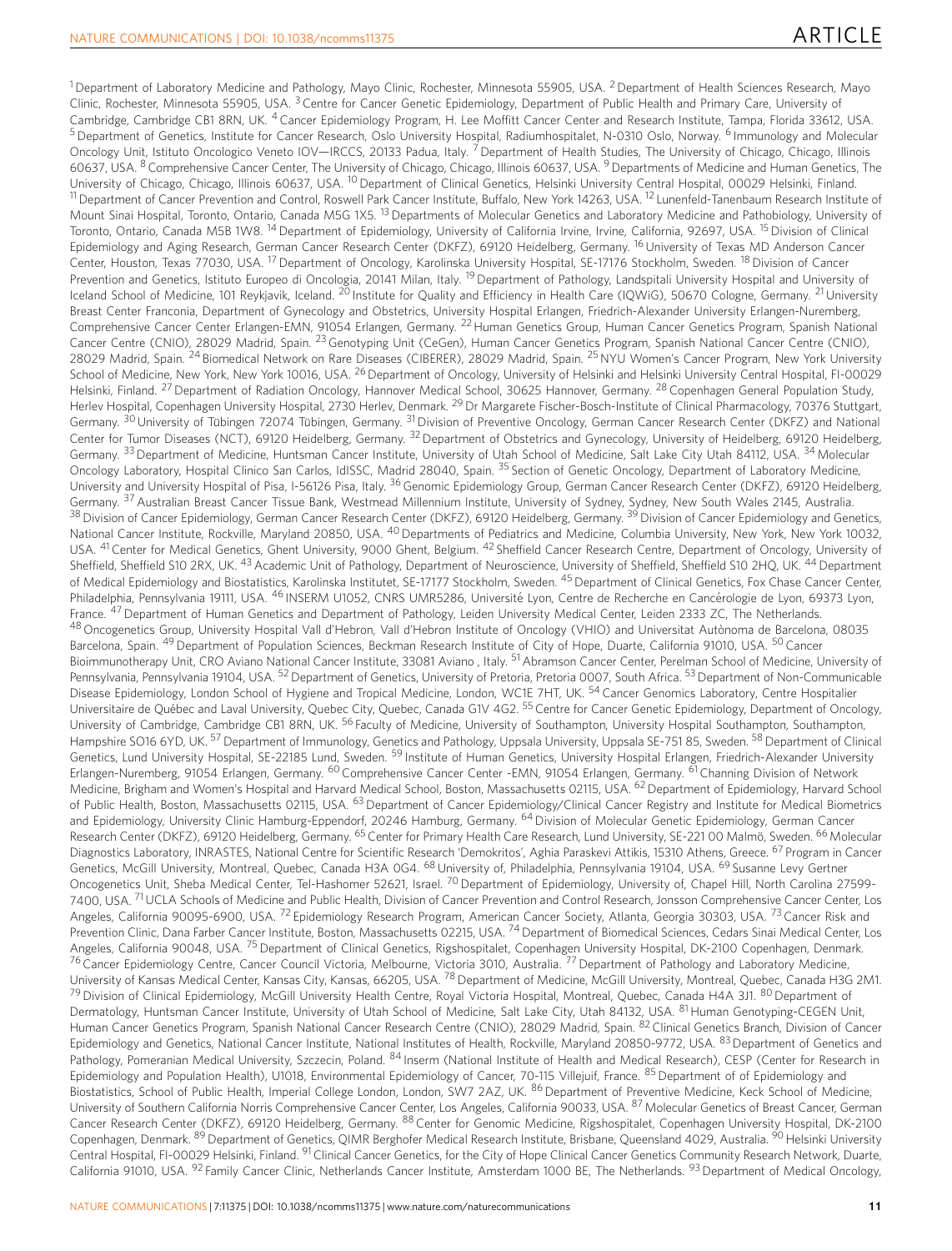Erasmus MC Cancer Institute, Rotterdam 3008 AE, The Netherlands. <sup>94</sup> Department of Medical Oncology, Family Cancer Clinic, Erasmus University Medical Center, Rotterdam 3008 AE, The Netherlands. <sup>95</sup> Centre for Epidemiology and Biostatistics, Melbourne School of Population and Global Health, The University of Melbourne, Melbourne, Victoria 3010, Australia. <sup>96</sup> Program in Molecular and Genetic Epidemiology, Harvard School of Public Health, Boston, Massachusetts 02115, USA. <sup>97</sup>N.N. Petrov Institute of Oncology, 197758 St Petersburg, Russia. <sup>98</sup> Lombardi Comprehensive Cancer Center, Georgetown University, Washington, DC 20007, USA. <sup>99</sup> Familial Cancer Centre, Peter MacCallum Cancer Centre, Melbourne, Victoria 8006, Australia. <sup>100</sup> Department of Oncology, The University of Melbourne, Melbourne, Victoria 8006, Australia. <sup>101</sup> State Research Institute Centre for Innovative Medicine, LT-08661 Vilnius, Lithuania. <sup>102</sup> Department of Clinical Genetics, Aarhus University Hospital, 8200 Aarhus N, Denmark. <sup>103</sup> Department of Epidemiology, Cancer Prevention Institute of California, Fremont, California 94538, USA. <sup>104</sup> Division of Genetics and Epidemiology, Institute of Cancer Research, Sutton SM2 5NG, UK. 105 Women's Cancer Program at the Samuel Oschin Comprehensive Cancer Institute, Cedars-Sinai Medical Center, Los Angeles, California, 90048, USA. <sup>106</sup> Department of Obstetrics and Gynecology, University of Helsinki and Helsinki University Central Hospital, FI-00029 Helsinki, Finland. <sup>107</sup> Department of Public Health and Primary Care, University of Cambridge, Strangeways Research Laboratory, Cambridge CB1 8RN, UK. <sup>108</sup> Prosserman Centre for Health Research, Lunenfeld-Tanenbaum Research Institute of Mount Sinai Hospital, Toronto, Ontario, Canada M5G 1X5. <sup>109</sup> Department of Internal Medicine, Evangelische Kliniken Bonn gGmbH, Johanniter Krankenhaus, 53113 Bonn, Germany. <sup>110</sup> School of Medicine, Institute of Clinical Medicine, Pathology and Forensic Medicine, University of Eastern Finland, FI-70211 Kuopio, Finland. <sup>111</sup> The Hong Kong Hereditary Breast Cancer Family Registry, Cancer Genetics Center, Hong Kong Sanatorium and Hospital, Hong Kong. <sup>112</sup> Department of Surgery, The University of Hong Kong, Hong Kong, China. <sup>113</sup> Vesalius Research Center, VIB, 3000 Leuven, Belgium. <sup>114</sup> Molecular Diagnostic Unit, Hereditary Cancer Program, IDIBELL-Catalan Institute of Oncology, 08908 Barcelona, Spain. <sup>115</sup> Department of Preventive Medicine, University of Southern California, Los Angeles, California 90032, USA. <sup>116</sup> Cancer Epidemiology Program, University of Cancer Center, Honolulu, Hawaii 96813, USA. 117Department of Molecular Medicine and Surgery, Karolinska Institutet, SE-17177 Stockholm, Sweden. <sup>118</sup> Health Sciences Research, Mayo Clinic, Scotsdale, Arizona 85259, USA. <sup>119</sup> Program in Genetic Epidemiology and Statistical Genetics, Harvard School of Public Health, Boston, Massachusetts 02115, USA. <sup>120</sup>Human Genetics Division, Genome Institute of Singapore, Singapore 138672, Singapore <sup>121</sup> Division of Epidemiology, Department of Medicine, Vanderbilt Epidemiology Center and Vanderbilt-Ingram Cancer Center, Vanderbilt University School of Medicine, Nashville, Tennessee 37203, USA. 122Division of Public Health Sciences, Fred Hutchinson Cancer Research Center, Seattle, Washington 98109, USA. <sup>123</sup> Department of Epidemiology, School of Public Health and Community Medicine, University of Washington, Seattle, Washington 98195, USA. <sup>124</sup> Unit of Medical Genetics, Department of Preventive and Predictive Medicine, Fondazione IRCCS Istituto Nazionale Tumori (INT), 20133 Milan, Italy. <sup>125</sup> Department of Gynaecology and Obstetrics, Technical University of Munich, 81675 Munich, Germany. <sup>126</sup> NRG Oncology Statistics and Data Management Center, Roswell Park Cancer Institute, Buffalo, New York 14263, USA. <sup>127</sup> Department of Genomics and Genome Sciences, Case Western Reserve University Medical School, Cleveland, Ohio 44106, USA. <sup>128</sup> Laboratory Medicine Program, University Health Network, Toronto, Ontario, Canada M5B 1W8. 129 Department of Laboratory Medicine and Pathobiology, University of Toronto, Toronto, Ontario, Canada M5B 1W8. <sup>130</sup> Invitae Corporation, San Francisco, California 94107, USA. <sup>131</sup> Department of Medicine, Memorial Sloan-Kettering Cancer Center, New York, New York 10065, USA. <sup>132</sup> Department of Molecular Genetics, National Institute of Oncology, H-1122 Budapest, Hungary. <sup>133</sup> Center for Clinical Cancer Genetics and Global Health, University of Chicago Medical Center, Chicago, Illinois 60637, USA. 134 Department of Preventive Medicine and Biomedical Science, Seoul National University College of Medicine and Cancer Research Institute, Seoul National University, 110-799 Seoul, Republic of Korea. <sup>135</sup> Department of Epidemiology, Julius Center for Health Sciences and Primary Care, University Medical Center, Utrecht 3508 GA, The Netherlands. <sup>136</sup> MRC-PHE Centre for Environment and Health, Department of Epidemiology and Biostatistics, School of Public Health, Imperial College London, London SW7 2AZ, UK. <sup>137</sup> IFOM, Fondazione Istituto FIRC di Oncologia Molecolare, 20133 Milan, Italy. <sup>138</sup> Divison of Human Genetics, Department of Internal Medicine, The Comprehensive Cancer Center, The Ohio State University, Columbus, Ohio 43210. USA. <sup>139</sup> Laboratory of Cancer Genetics and Tumor Biology, Department of Clinical Chemistry and Biocenter Oulu, University of Oulu, NordLab Oulu/ Oulu University Hospital, FI-90220 Oulu, Finland. <sup>140</sup> Unit of Molecular Bases of Genetic Risk and Genetic Testing, Department of Preventive and Predictive Medicine, Fondazione IRCCS Istituto Nazionale Tumori (INT), 20133 Milan, Italy. <sup>141</sup> Section of Cancer Genetics, Institute of Cancer Research, Sutton SM2 5NG, UK. 142Department of Clinical Genetics, Karolinska University Hospital, SE-17176 Stockholm, Sweden. 143Department of Obstetrics and Gynecology, Comprehensive Cancer Center, Medical University of Vienna, A 1090 Vienna, Austria. <sup>144</sup> Clalit National Israeli Cancer Control Center and Department of Community Medicine and Epidemiology, Carmel Medical Center and B. Rappaport Faculty of Medicine, Haifa 34362, Israel. <sup>145</sup> Department of Pathology, Johns Hopkins University School of Medicine, Baltimore, Maryland, 21205, USA. <sup>146</sup> International Agency for Research on Cancer, 69008 Lyon, France. <sup>147</sup> Netherlands Cancer Institute, Antoni van Leeuwenhoek Hospital, Amsterdam 1006 BE, The Netherlands. <sup>148</sup> Escuela Andaluza de Salud Pública. Instituto de Investigación Biosanitaria ibs.GRANADA, Hospitales Universitarios de Granada/Universidad de Granada, 18014 Granada, Spain. <sup>149</sup> CIBER de Epidemiología y Salud Pública (CIBERESP), Spain. <sup>150</sup> Department of Environmental Health Sciences, Columbia University, New York, New York, 10032, USA. 1<br>Thesearch Oncology, Division of Cancer Studies, King's College London, Guy's Hospital, London SE1 9RT, UK. <sup>152</sup> Center for Hereditary Breast and Ovarian Cancer, Medical Faculty, University Hospital Cologne, Cologne 50931, Germany. <sup>153</sup> Center for Integrated Oncology (CIO), Medical Faculty, University Hospital Cologne, 50931 Cologne, Germany. <sup>154</sup> Center for Molecular Medicine Cologne (CMMC), University of Cologne, 50931 Cologne, Germany. 155 Division of Genetics, Hunter Area Pathology Service, John Hunter Hospital, Newcastle, New South Wales 2305, Australia. <sup>156</sup> Department of Hematology and Oncology, University of Kansas Medical Center, Kansas City, Kansas 66205, USA. <sup>157</sup> Centre Hospitalier Universitaire de Québec Research Center, Laval University, Quebec City, Quebec, Canada G1V 4G2. <sup>158</sup> Unité Mixte de Génétique Constitutionnelle des Cancers Fréquents, Hospices Civils de Lyon—Centre Léon Bérard, 69373 Lyon, France. <sup>159</sup> Department of Pathology, The University of Melbourne, Melbourne, Victoria, Australia. <sup>160</sup> Hannover Medical School, 30625 Hannover, Germany. <sup>161</sup> Division of Clinical Genetics, Department of Clinical and Experimental Medicine, Linköping University, SE-58185 Linköping, Sweden. <sup>162</sup> Institut Curie, Department of Tumour Biology, 75248 Paris, France. <sup>163</sup> Université Paris Descartes, Sorbonne Paris Cité, 75248 Paris, France. 164 National Human Genome Research Institute, National Institutes of Health, Bethesda, Maryland 20892-2152, USA. <sup>165</sup> Department of Genetics, Portuguese Oncology Institute, Porto, 4200-072, Portugal. <sup>166</sup> Biomedical Sciences Institute (ICBAS), Porto University, 4200-072 Porto, Portugal. <sup>167</sup> Cancer Research Initiatives Foundation, Sime Darby Medical Centre, Subang Jaya 47500, Malaysia. <sup>168</sup> University Malaya Cancer Research Institute, Faculty of Medicine, University Malaya Medical Centre, University Malaya, Kuala Lumpur 50603, Malaysia. <sup>169</sup> Department of Epidemiology, Mailman School of Public Health, Columbia University, New York, New York, 10032, USA. <sup>170</sup> Department of Clinical Genetics, Odense University Hospital, 5000 Odense C, Denmark. <sup>171</sup> Latvian Biomedical Research and Study Centre, LV-1067 Riga, Latvia. 172Department of Molecular Virology, Immunology and Medical Genetics, The Ohio State University, Columbus, Ohio, 43210, USA. <sup>173</sup> Department of Surgical Oncology, Leiden University Medical Center, Leiden 2333 ZC, The Netherlands. <sup>174</sup> Wellcome Trust Centre for Human Genetics and Oxford Biomedical Research Centre, University of Oxford, Oxford OX3 7BN, UK. <sup>175</sup> Genetic Counseling Unit, Hereditary Cancer Program, IDIBELL-Catalan Institute of Oncology, 08908 Barcelona, Spain. <sup>176</sup> Cancer Registry and Histopathology Unit, 'Civic—M.P. Arezzo' Hospital, 97100 ASP Ragusa, Italy. <sup>177</sup> Department of Medical Oncology, Beth Israel Deaconess Medical Center, Boston, Massachusetts, 02215, USA. 178 Cancer Registry of Norway, Institute of Population-Based Cancer Research, N-0304 Oslo, Norway. <sup>179</sup> Department of Pathology, Family Cancer Clinic, Erasmus University Medical Center, Rotterdam 3000 CA, The Netherlands. <sup>180</sup> Institute of Human Genetics, Charite Berlin, 13353 Berlin, Germany. <sup>181</sup> Cancer Genomics Research Laboratory, Division of Cancer Epidemiology and Genetics, National Cancer Institute, Gaithersburg, Maryland 20877, USA. <sup>182</sup> University Hospital Ulm, 89075 Ulm, , Germany. <sup>183</sup> Department of Community Medicine, Faculty of Health Sciences, University of Tromsø—The Arctic University of Norway, 9037 Tromsø, Norway. <sup>184</sup> Genetic Epidemiology Group, Folkhälsan Research Center, 2016 Helsinki, Finland. <sup>185</sup> Department of Health Research and